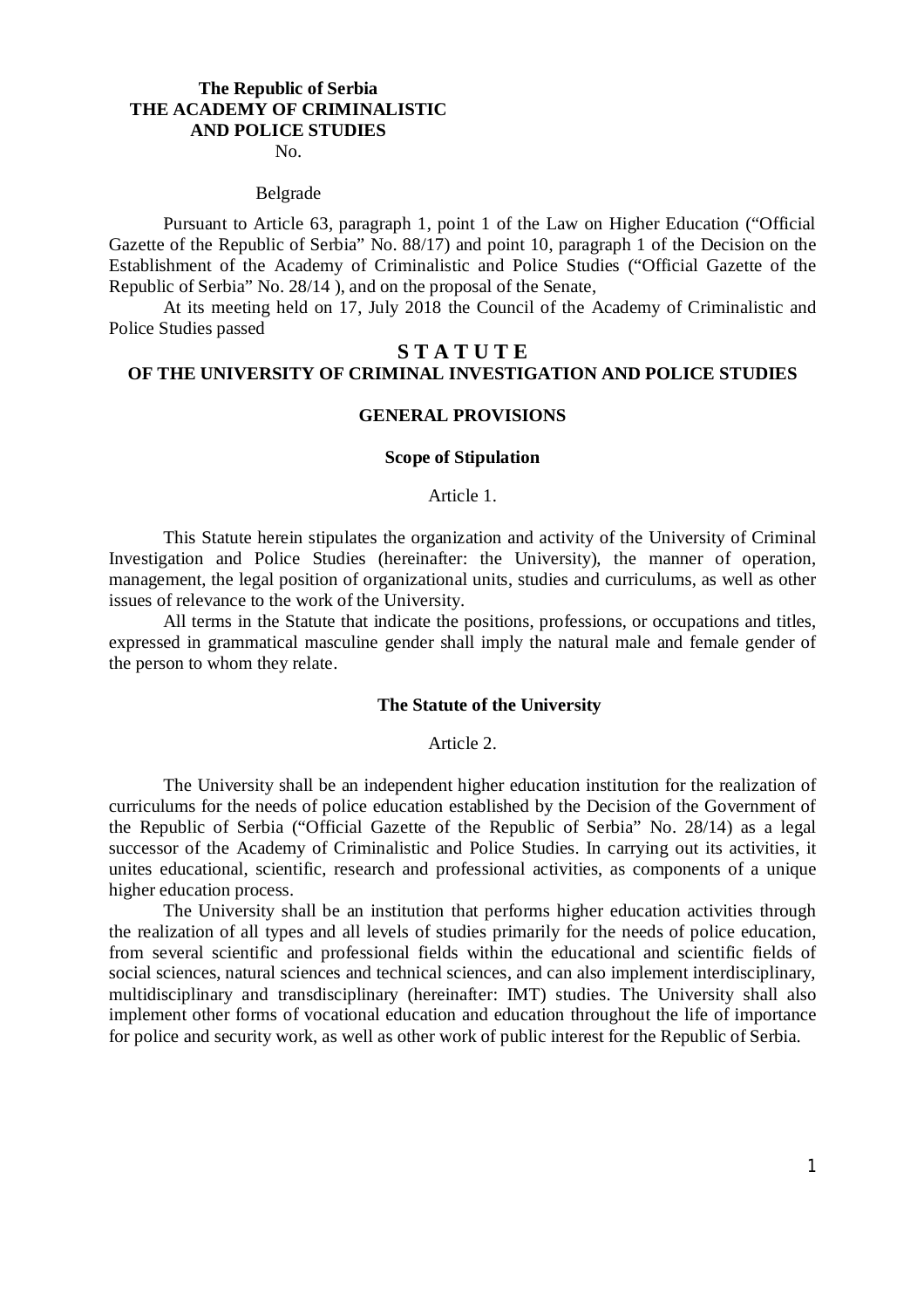The University shall also perform scientific and research work through basic, applied and developmental research, which is primarily in the function of development and modernization of the field of internal affairs and security.

### **Name, Headquarters and Activity**

Article 3.

The name of the University shall be: the University of Criminal Investigation and Police Studies.

The headquarters of the University is in Belgrade, No. 196, Cara Dušana, Zemun.

Within the scope of higher education, in accordance with the law, the University shall also perform scientific, expert, consulting and publishing activities.

In order to commercialize scientific results and inventions, the University may be the founder of a business, and may perform other tasks that commercialize the results of scientific research work, provided that such work does not jeopardize the quality of teaching and the basic activity of the University, whereby the realized profit can be used exclusively for improving the activity of a higher education institution. In case of establishment of a company, it is necessary to obtain the prior approval of the Ministry of Interior.

The University's activities shall be:

- 1. higher education code 85.40;
- 2. higher education code 85.42;
- 3. other education code 85.59;
- 4. auxiliary educational activities code 85.60;
- 5. scientific research and development code 72;
- 6. development in humanities code 72.20;
- 7. research and development in other natural and technical-technological sciences code 72.19;
- 8. research and experimental development in natural and technical-technological sciences code 72.11;
- 9. research and experimental development in biotechnology code 72.11;
- 10. technical testing and analysis code 71.2;
- 11. managerial consulting jobs code 70.20;
- 12. computer programming, consulting and related activities code 62.0;
- 13. publishing code 58;
- 14. books and magazines publishing, and other publishing activities code 58.1;
- 15. book publishing code 58.11;
- 16. paper publishing code 58.13;
- 17. publishing journals and periodicals code 58.14;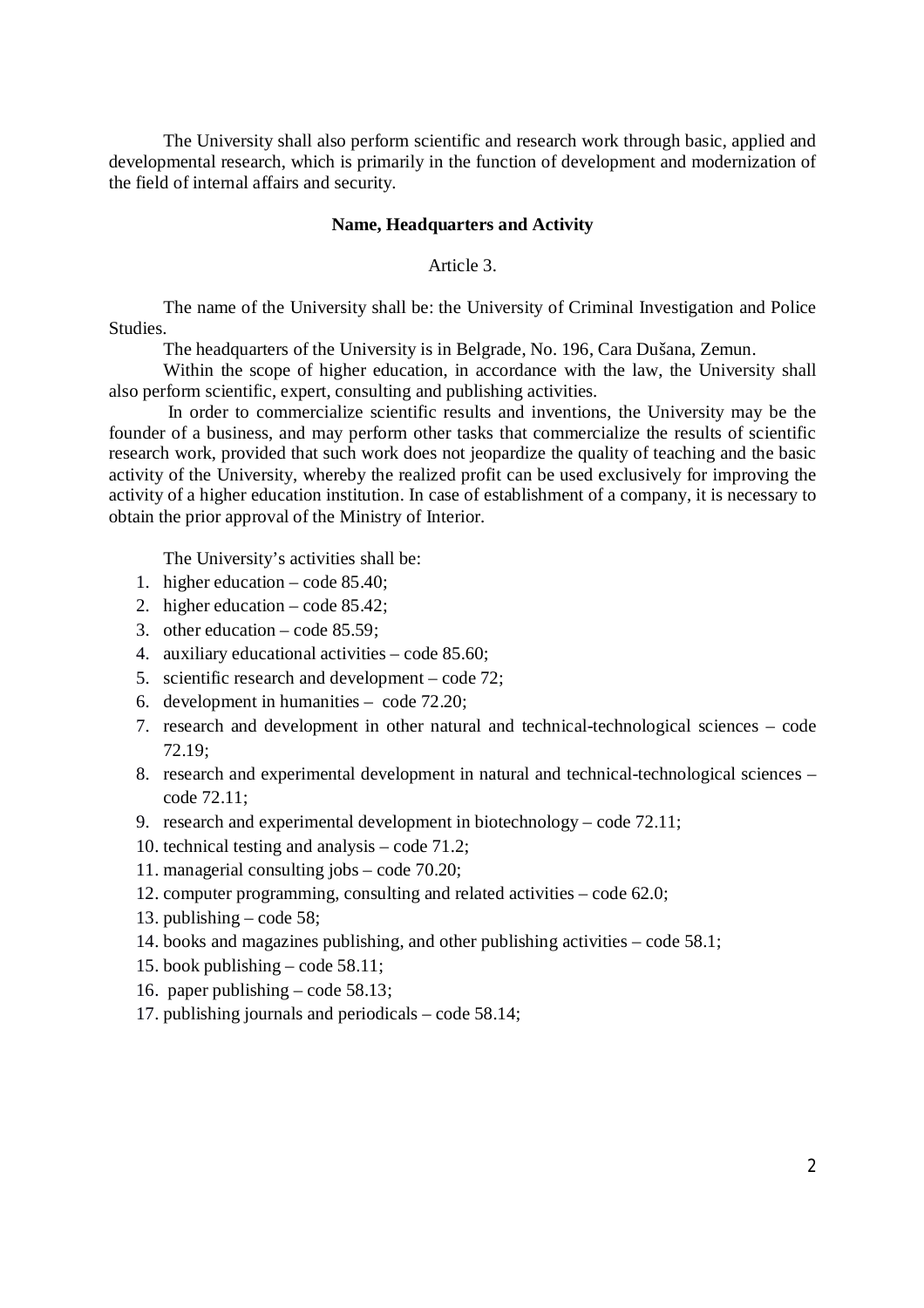- 18. other publishing activities code 58.19;
- 19. other software release code 58.29;
- 20. data processing, hosting and other code 63.11;
- 21. web portals code 63.12;
- 22. computer equipment management code 62.03;
- 23. telecommunications code 61;
- 24. other IT services code 62.09;
- 25. consultancy activities in the field of  $IT code 62.02$ ;
- 26. computer programming code 62.01;
- 27. consulting activities related to business and other management code 70.22;
- 28. print preparation services code 18.13;
- 29. reproduction of the recorded material code 18.20;
- 30. communication and public relations code 70.21;
- 31. engineering and technical consulting code 71.12;
- 32. retail sale of books in specialized stores code 47.61;
- 33. retail sale in non-specialized stores code 47.19;
- 34. retail sale of other goods in specialized stores code 47.7;
- 35. librarianship and archiving code 91.01;
- 36. museums, galleries and collections activities code 91.02;
- 37. resorts and similar short stay accommodations code 55.20;
- 38. the activity of preparing and serving food and beverages code 56;
- 39. sports, entertainment and recreational activities code 93;
- 40. other accommodation code 55.90;
- 41. organizing meetings and fairs code 82.30;
- 42. renting and managing owned or leased real estate code 68.20;
- 43. private security activity code 80.1;
- 44. washing and dry cleaning of textile and fur products code 96.01;
- 45. security services code 80.2.

## **REPRESENTATION**

### **Legal Transactions Status**

## Article 4.

The founder of the University shall be the Republic of Serbia.

On the proposal of the state administration body responsible for internal affairs (hereinafter: the Ministry of Interior), the Government shall closely regulate the conditions and method of realization of curriculums and the position of teaching staff and students in terms of the characteristics related to the aims and nature of police education.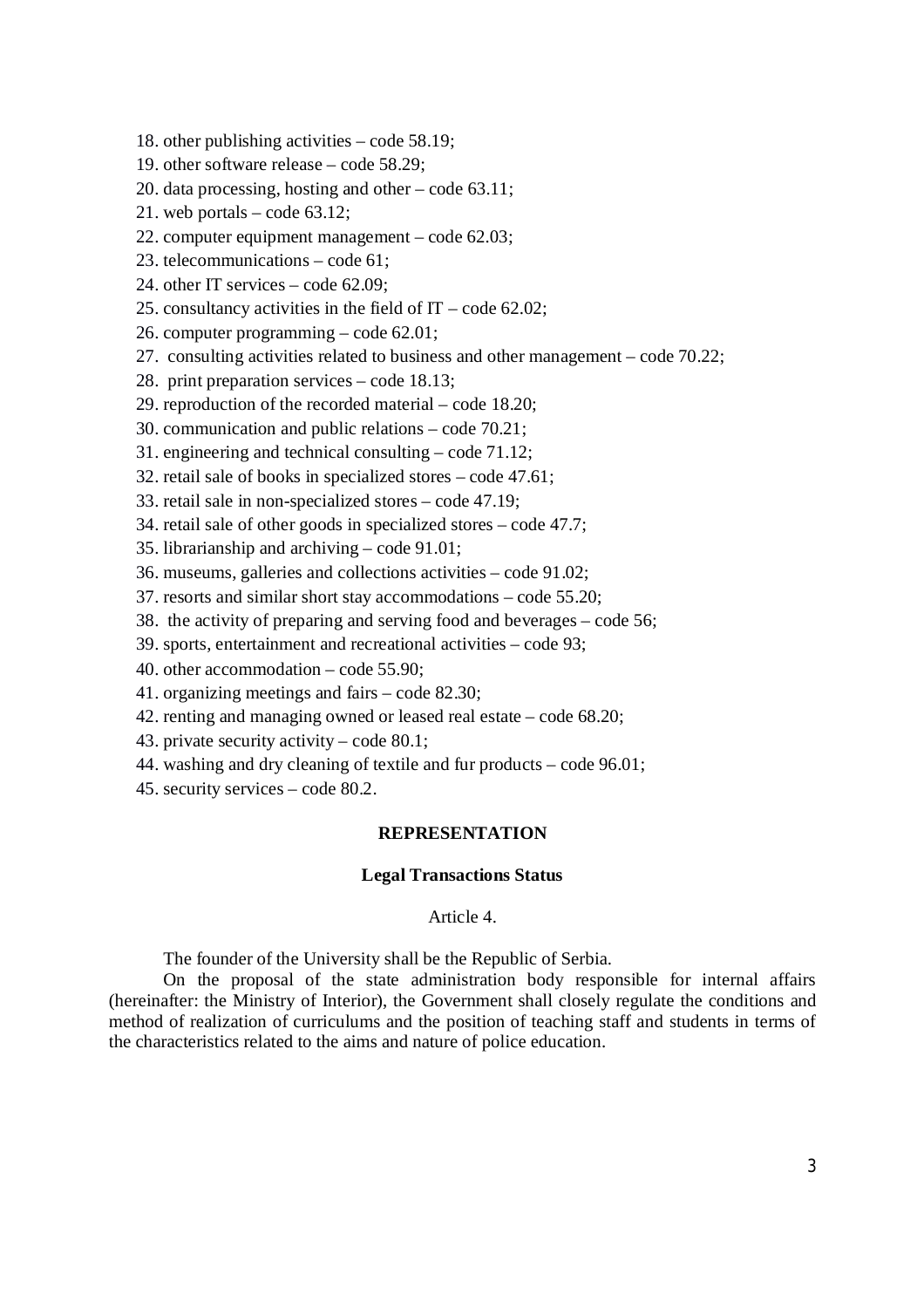Administrative supervision over the work of the University and the realization of curriculums shall be carried out by the Ministry of Interior.

The University shall have the status of a legal entity with the rights, obligations and responsibilities stipulated by the law, the founding act and the Statute herein.

In legal transactions and towards third parties, the University shall proceed independently, and for its obligations shall be held responsible with its entire assets (full responsibility).

The University shall be represented by the rector of the University.

In the absence of the rector, the University shall be represented by a prorector, authorized with the power of attorney by the rector.

The rector may, within the scope of his powers, authorize prorector, secretary general or other persons at the University to represent, conclude contracts or undertake other individual legal actions of importance for the activities of the University.

The content and scope of the power of attorney shall be determined by the rector. The representative is obliged to abide by the authorized authority.

## **University Marks, Emblem, Dry Stamp, Seal, and Stamp**

Article 5.

The university shall have a sign (emblem) and university honorary marks (insignia).

The mark (emblem) of the University of Crime Investigation and Police Studies shall be a stylized shield. In the upper part of the shield are radial rays, and below them there is a slightly curved field placed horizontally along the whole width. There is an inscription " Kriminalističkopolicijski univerzitet" (the University of Crime Investigation and Police Studies) in the filed in three rows. The left and right ends of the field have a Serbian tricolour. In the middle of the shield there is a cross with four firesteels. Cross and firesteels are in the field. The part of the shield between the fields and the rim is decorated with a display of a series of semi-spherical cuttings.

University honorary marks (insignia) shall be a rector chain (for the rector) and the toga (for the rector and prorectors).

The Senate shall make a decision on the use of the sign and the appearance and use of the University's insignia.

The day of the University shall be February 8, in memory of the day when the first police school was established in 1921 by the Decree of the Ministry of the Interior of the Kingdom of Serbs, Croats and Slovenes.

The university shall have a dry seal, seal and stamp.

The dry stamp shall be used for the certification of diplomas issued by the University. The round shape is 32 mm in diameter. In the circumference of the circle there is a text written in Serbian in Cyrillic script, which reads: "Republika Srbija, Kriminalističko-policijski univerzitet, Beograd" (The Republic of Serbia, the University of Crime Investigation and Police Studies), and in the middle is the coat of arms of the Republic of Serbia.

The stamp shall be used for the authentication of documents and acts issued by the University.

The University shall have round shape seals for a chemical dye imprints, size 32 mm and 20 mm, the content of which is the same and printed in the same way as the content of the dry stamp referred to in paragraph 7 of this Article.

The stamp shall be used for recording reference numbers. It is of rectangular shape with the text in the upper part: "Kriminalističko-policijski univerzitet, Beograd" (the University of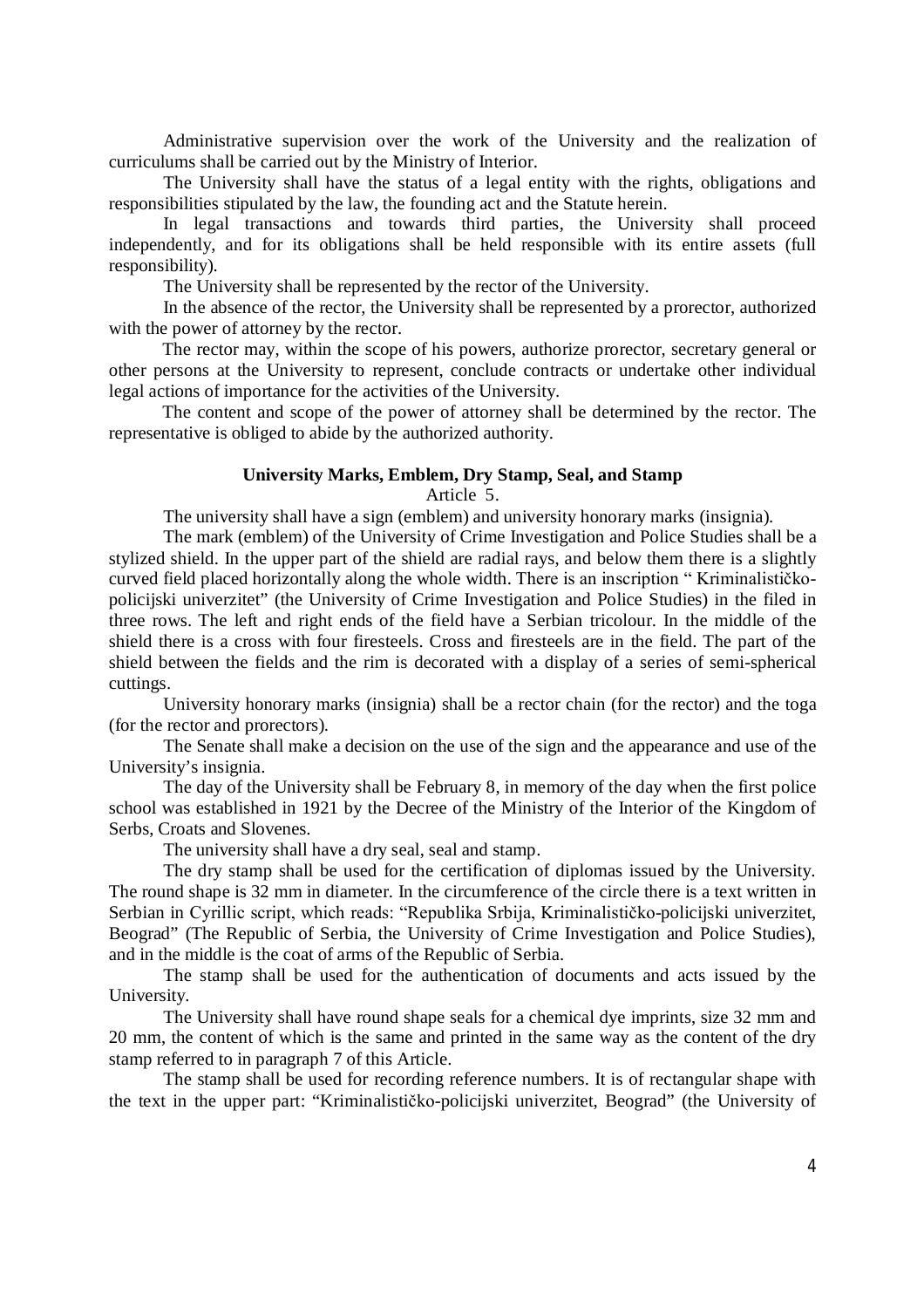Crime Investigation and Police Studies). Below the text there is a place for a number, and below the place for date (number ).

The secretary general of the University, or the person authorized, shall be responsible for the proper use and preservation of the University's dry trademark, seal and stamp.

## **THE ORGANIZATION OF THE UNIVERSITY**

Article 6.

The University shall integrate the functions of all its organizational units by implementing a unified policy whose goals are continuous improvement of the quality of teaching, improvement of scientific research work and support for students in academic and career development.

In order to achieve the objectives referred to in paragraph 1 of this Article, the University shall have special competencies in the following areas:

1. strategic planning;

- 2. adoption of the curriculums;
- 3. quality assurance and quality control;

4. enrollment policy;

5. conferment of title to the teaching staff;

6. issuing diplomas and diploma supplements;

7. international cooperation and mobility;

8. investment planning;

9. defining the Code of Professional Ethics and Code of Conduct in the institution;

10. intellectual property management in the processes of knowledge transfer;

- 11. planning the employment policy and engagement of teachers and associates;
- 12. the formation and development of a single information system;
- 13. education throughout life;

14. advising and supporting students;

15. planning and management of finances;

16. and other areas in accordance with the law.

## **DEPARTMANTS**

## Article 7.

The university shall consist of three departments as basic higher education units with no legal entity capacity, established for the purpose of achieving accredited curriculums and scientific work in the related disciplines, that is, scientific and professional fields within the respective educational and scientific fields.

The departments within the University shall be:

1. the Department of Criminalistics;

2. the Department of IT;

3. the Department of Forensic Engineering.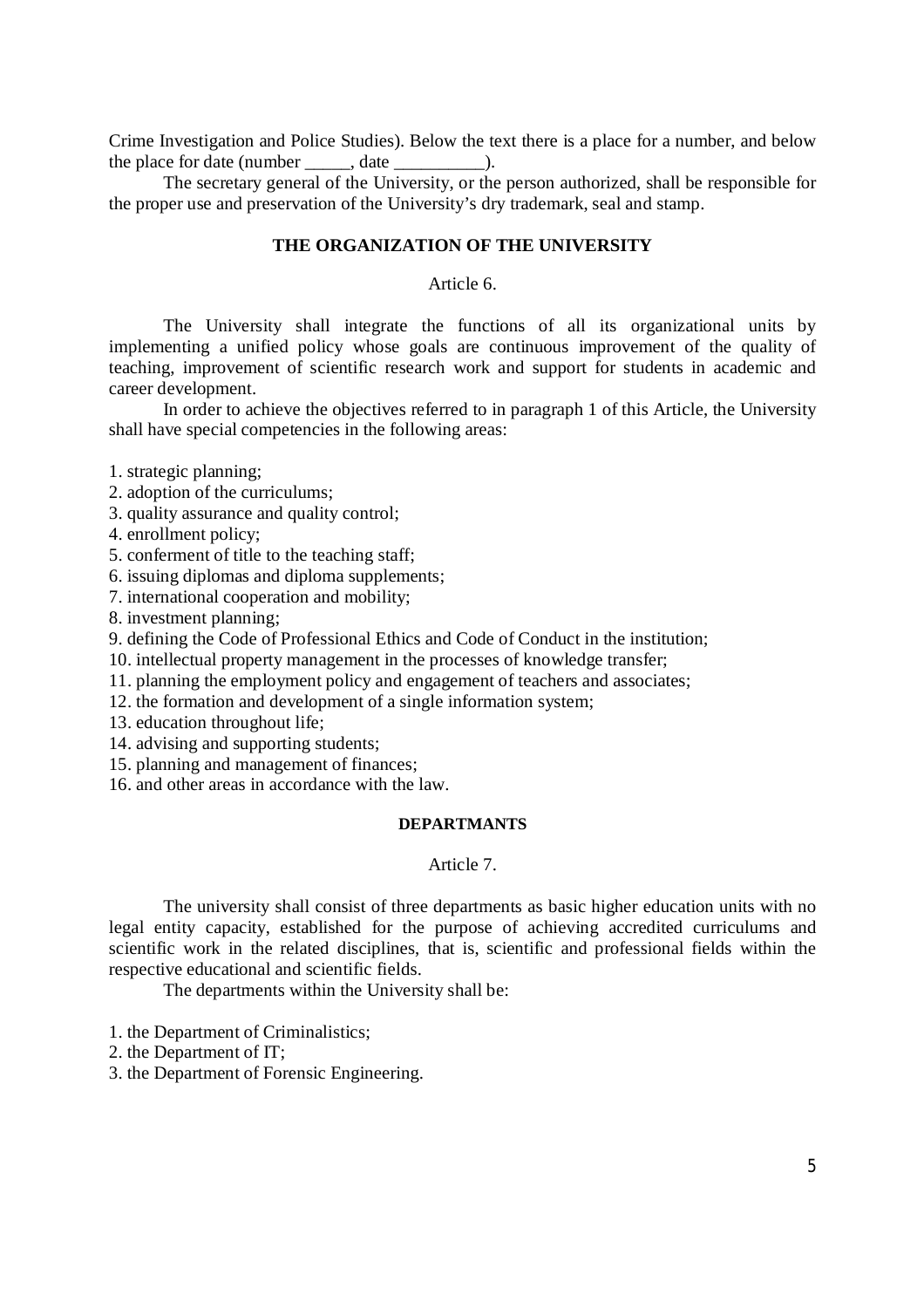## Article 8.

With the development of its higher education activity, the University can, in accordance with positive regulations, establish new departments as well.

# Article 9.

In the event that the University, or units in its composition, perform multidisciplinary, interdisciplinary studies and scientific research activities, several departments may be involved in their implementation.

Making decisions and submitting proposals related to IMT curriculums for which a joint participation of several Departments is necessary, will be realized through the sessions of the Electoral Council.

## Article 10.

The departments of the University as internal organizational units shall have the right to propose certain issues determined by this Statute, and the University realizes a unique activity of higher education.

In order to continuously improve the quality of teaching, improving scientific research work and supporting students in academic and career development, the departments shall have competencies to determine proposals related to:

1. adoption of curriculum;

2. quality assurance and control;

3. conferment of title to the teaching staff;

4. international cooperation and mobility;

5. defining the Code of Professional Ethics and Code of Conduct in the institution;

6. formation and development of a single information system;

7. education throughout life;

8. advising and supporting students;

9. other areas in accordance with the law.

## Article 11.

The department of the department shall be managed by the head of the department and, within their competences and entrusted tasks, they coordinates the work of the departments.

The head of the department shall be appointed by the rector for a period of three years from the rank of full professors of the respective department, who are in full-time employment with the possibility of one consecutive election.

Further job description of the head of department shall be regulated by the act regulating the organization and systematization of jobs.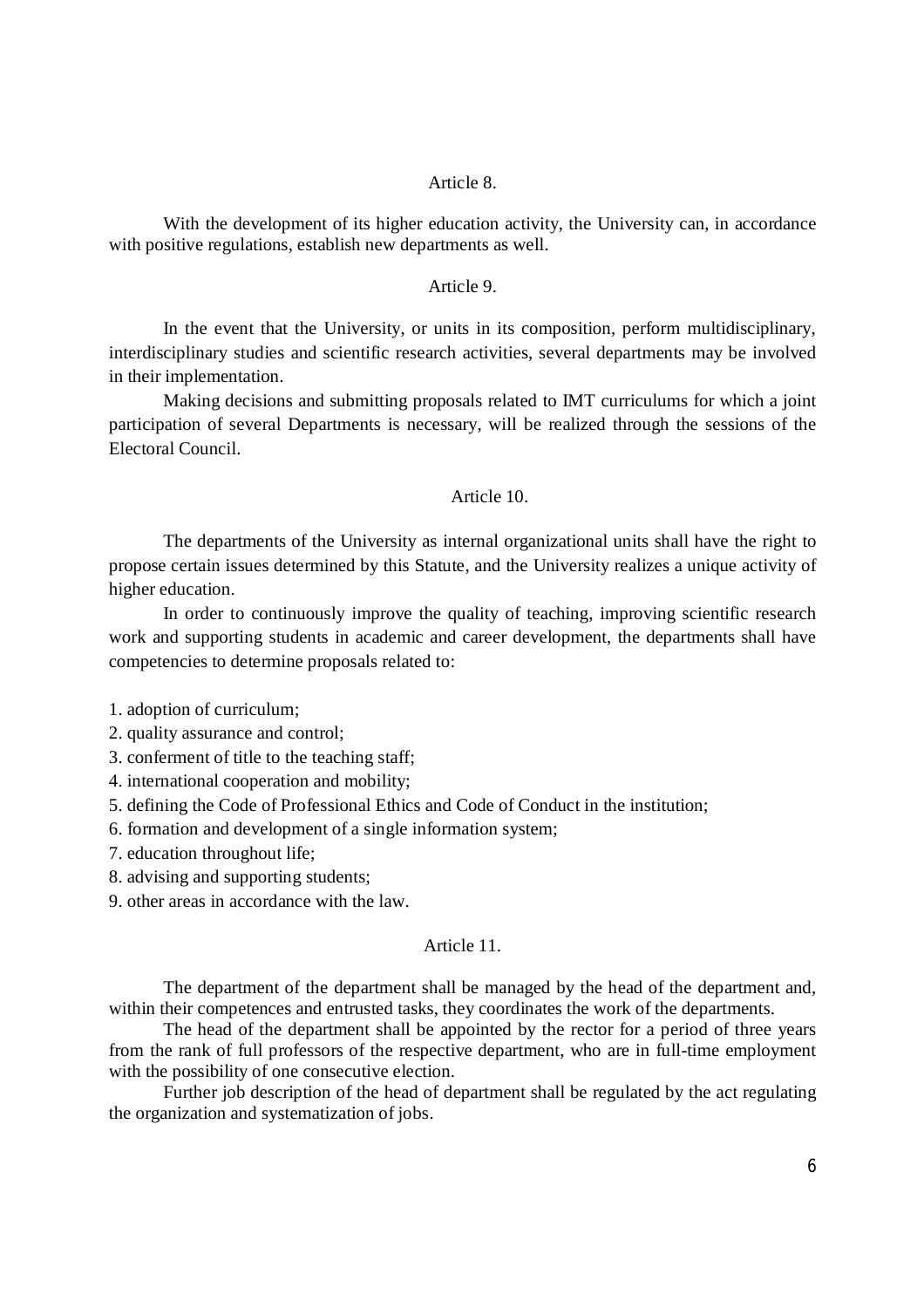The expert body of the department shall be the Council of Departments.

### **Chairs**

### Article 12.

A chair shall be a part of the internal organizational structure of the University and represent a basic professional teaching-scientific unit of pedagogical and scientific research work in the function of development of disciplines belonging to a chair.

## Article 13

A chair shall directly organize and perform educational, scientific and research work in accordance with the Law and this Statute established activity of the University, and perform tasks related to the programming of studies, improvement of teaching and other activities in the field of teaching and scientific work.

### Article 14

The University shall organize a chair for one or more of the related scientific fields. The number of chairs at the University, their name, composition and schedule of subjects by department shall be determined by a special Senate decision.

## Article 15

A chair shall consist of all teaching staff and associates elected and appointed to positions that, in accordance with the decision of the Senate and the general act regulating organization and classification of jobs at the University, belong to that chair.

### Article 16

All members of a chair who are employed at the University shall have the right to decide on a chair meeting.

## Article 17

A chair shall be managed by the head who also directs its.

If there is only one chair within a department, it shall be managed directly by the head of the department.

## Article 18.

The head of a chair shall be appointed by the rector on the proposal of the head of the Department, as a rule from the list of teaching staff elected to the rank of full and associate professor, and in exceptional cases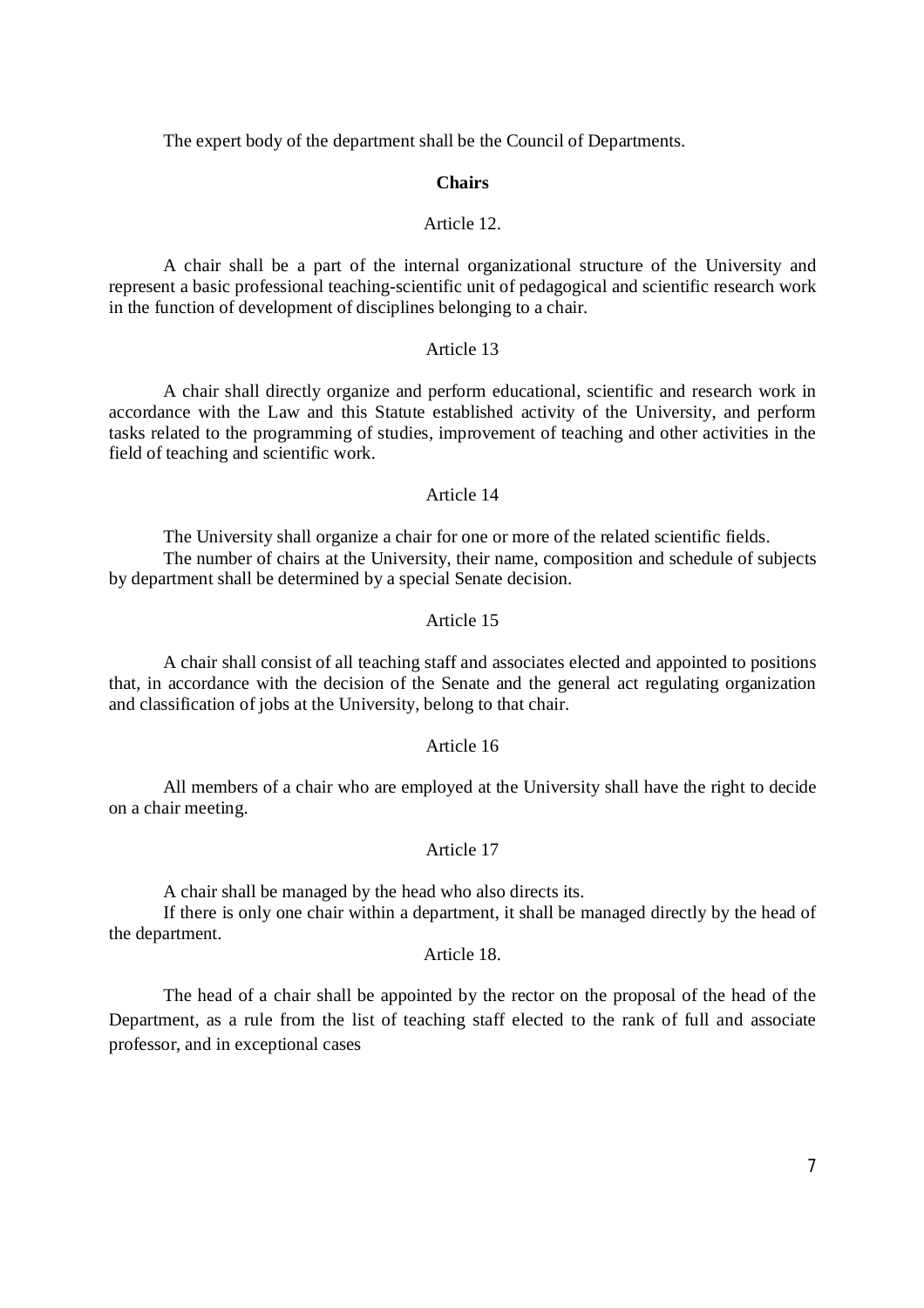if that is not possible, from the ranks of the teaching staff elected to assistant professors, too. Before submitting the proposal to the rector, the head of the department shall obtain the opinion of the chair.

The head of a chair shall be appointed for a period of 3 years with the possibility of one successive appointment of the same person.

A closer job description of the head of the department shall be regulated by the act regulating the organization and job classification.

### **SCIENTIFIC AND RESEARCH CENTRE**

### Article 19.

Scientific and Research Center shall be an organizational unit of the University formed for the needs of development and realization of basic, applied and developmental research in the field of crime and safety, but also in other scientific and professional fields within educational and scientific fields of humanities, sciences and technical-technological sciences.

### **PROFESSIONAL SERVICES**

### Article 20.

Professional services shall consist of employees of the University who perform professional, administrative, technical and other tasks.

Professional services shall be organized for the purpose of performing activities or certain professional tasks within their competence, in accordance with the general act on jobs classification, which prescribes positions, type and level of education, necessary knowledge, number of executors and other conditions.

Within the professional services, the tasks shall be provided which are necessary for achieving the integrative functions of the University based on common procedures for conducting business processes, that is, the standard procedures and rules determined by the University.

### Article 21.

Professional services shall be managed by the rector or prorector according to the scope of work and the rector's orders, the secretary general, the manager of the university and the heads of inner organizational units in accordance with the act regulating the organization and jobs classification at the University.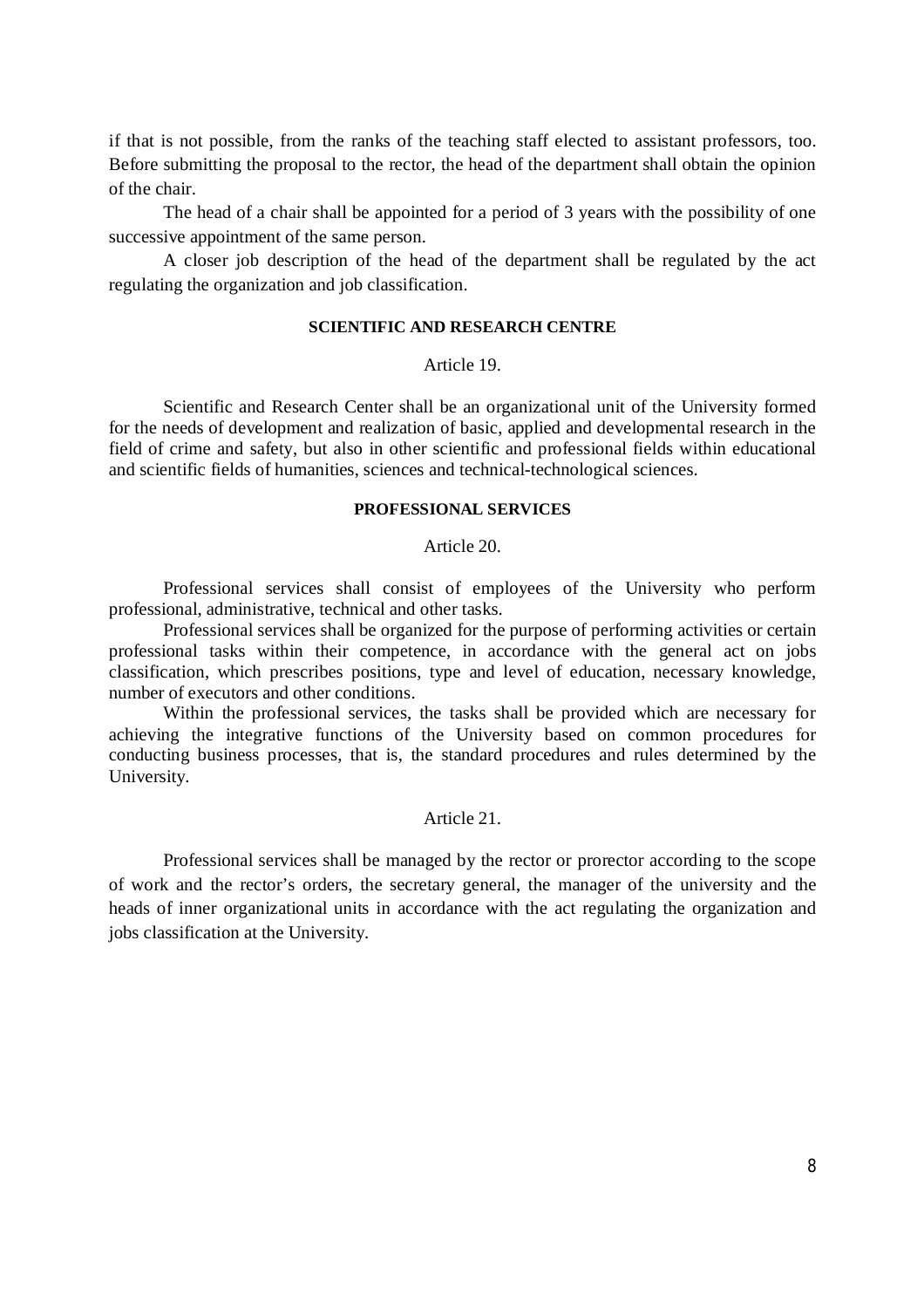#### **OTHER UNITS BELONGING TO THE COMPOSITION OF THE UNIVERSITY**

### Article 22.

In order to improve its scientific activity, the University can have scientific institutes in its composition.

In order to carry out innovation activities and provide infrastructure support for the development of innovations and commercialization of the results of scientific research, the University can have in its composition: innovation centers, centers of exceptional values, technology transfer centers, business-technological incubators, science and technology parks and other organizations, in accordance with the law regulating scientific research activity.

The University may realize a part of the accredited master academic studies curriculums and doctoral studies at the institutions referred to in paragraphs 1 and 2 of the article herein.

## **BODIES OF THE UNIVERSITY**

### Article 23.

The University shall have a steering committee, a management body, professional bodies and the Student Parliament.

## **The Council**

## Article 24.

The steering committee of the University shall be the Council.

The Council shall carry out tasks within its competence at the meetings that shall be held as required, and are convened by the President of the Council.

The Council shall work and decide by public announcement of the Council members, except for the issues for which it is stipulated by a secret ballot.

The Council shall work and decide at a meeting attended by the majority of Council members.

The Council shall elect the president and deputy president.

At the constituent meeting of the Council, verification of the term of office of the members of the Council shall be carried out, followed by the election of the president and the deputy president of the Council.

The president of the Council shall be elected from the rank of the representatives of the University teaching staff.

### **Composition, Election Procedure and Dismissal of Members**

## Article 25.

The Council shall count 17 members, 9of which shall be representatives of the University, 3 shall be the representatives of students and 5 the representatives of the founders appointed by the Government of the Republic of Serbia.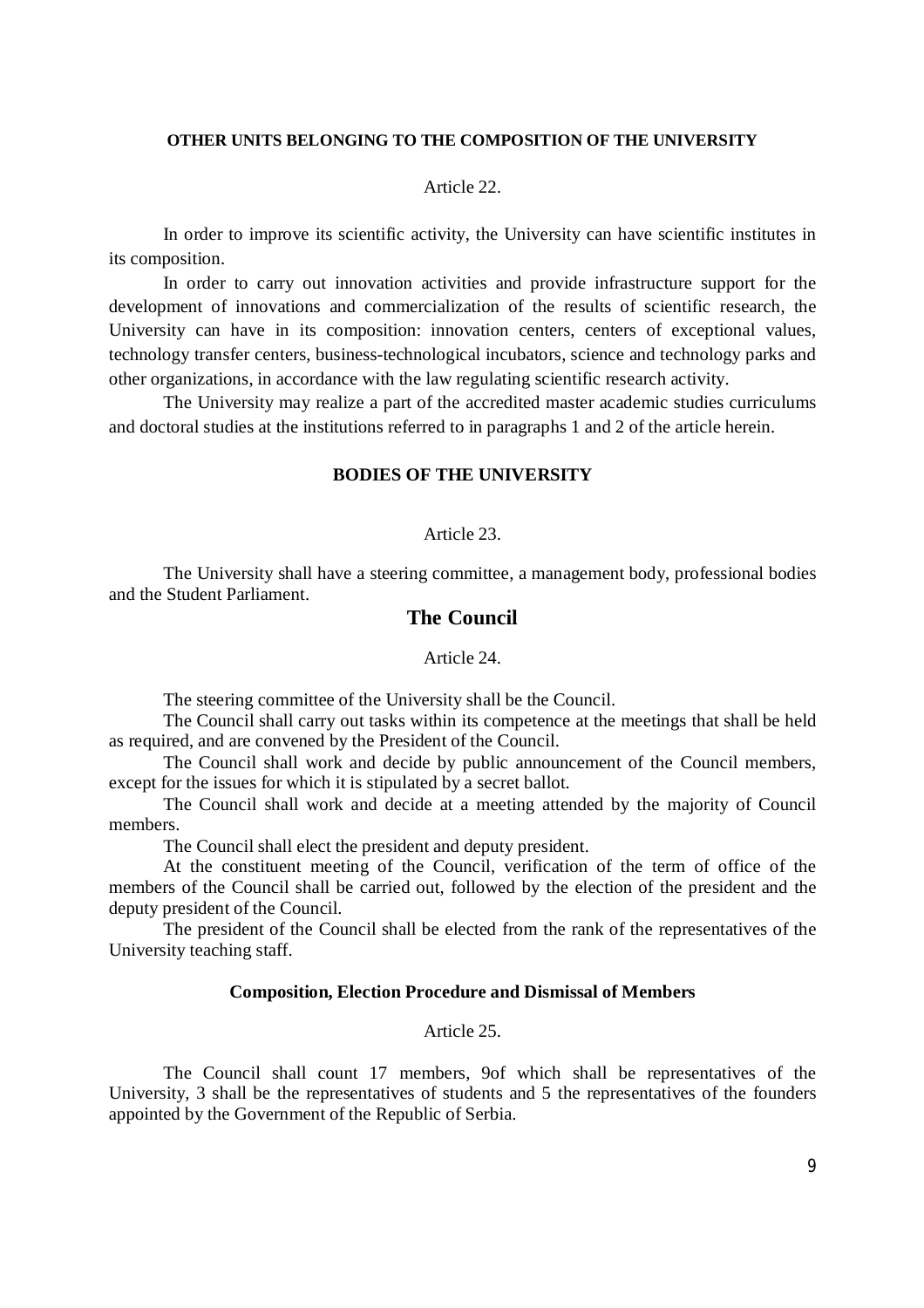Out of the 9 members of the Council from the University, 6 shall be nominated and elected by the Electoral Council of the teaching staff and associates, 3 of which shall be proposed and elected by the professional services of the non-teaching staff.

For the representatives of the University of the Council, only the persons who are fulltime employed at a University can be elected.

The term of office of the members of the Council shall be four years, with the exception of student representatives, whose mandate shall be two years, but who may be re-elected.

### **Election Procedure**

### Article 26.

The election procedure of the members of the Council from the ranks of employees at the University shall be initiated by the President of the Council no later than 3 months before the expiry of the term of office of the current members of the Council.

The president of the Council shall establish a three-member commission for the implementation of the procedure for the election of representatives of employees in the Council.

The initiative for the implementation of the selection procedure shall be addressed to:

1. the Electoral Council, in order to conduct the procedure for the election of representatives of teachers and associates in the Council;

2. the secretary-general, in order to carry out the procedure for the election of representatives of the non-teaching staff in the Council.

### Article 27.

The chairperson of the Electoral Council shall schedule a meeting of the Council in the shortest possible time at which the election procedure of members of the Council shall be carried out by a secret ballot.

Representatives of employees from the ranks of the teaching staff and associates of the University shall be elected by forming a list of interested candidates that the members vote for or against in the process of secret ballot by circling a candidate on the list.

For the representatives of the employees among the teaching staff and associates in the Council, the top 6 candidates from the list who received the highest number of votes shall be elected. If the last placed candidates have the same number of votes, so that a list of six candidates cannot be formed, in the second round of voting, members of the Election Panel shall again vote for or against the candidates with the same number of votes.

#### Article 28.

The secretary general shall, in the shortest possible time, inform the employees, nonteaching staff, that they may apply for the election procedure for the members of the Council of the non-teaching staff. After registering candidates, a list of interested candidates shall be formed.

The election of members of the Council of representatives of employees from the line of the non-teaching staff shall be conducted by secret ballot, based on the list of interested candidates.

The first three candidates from the list who win the highest number of votes shall be elected for the representatives of the line of non-teaching staff in the Council. If the candidates have the same number of votes, so that a list of 3 candidates cannot be formed, the Commission shall vote for or against these candidates in the second voting round.

A member of the Senate cannot be proposed or elected as a member of the Council.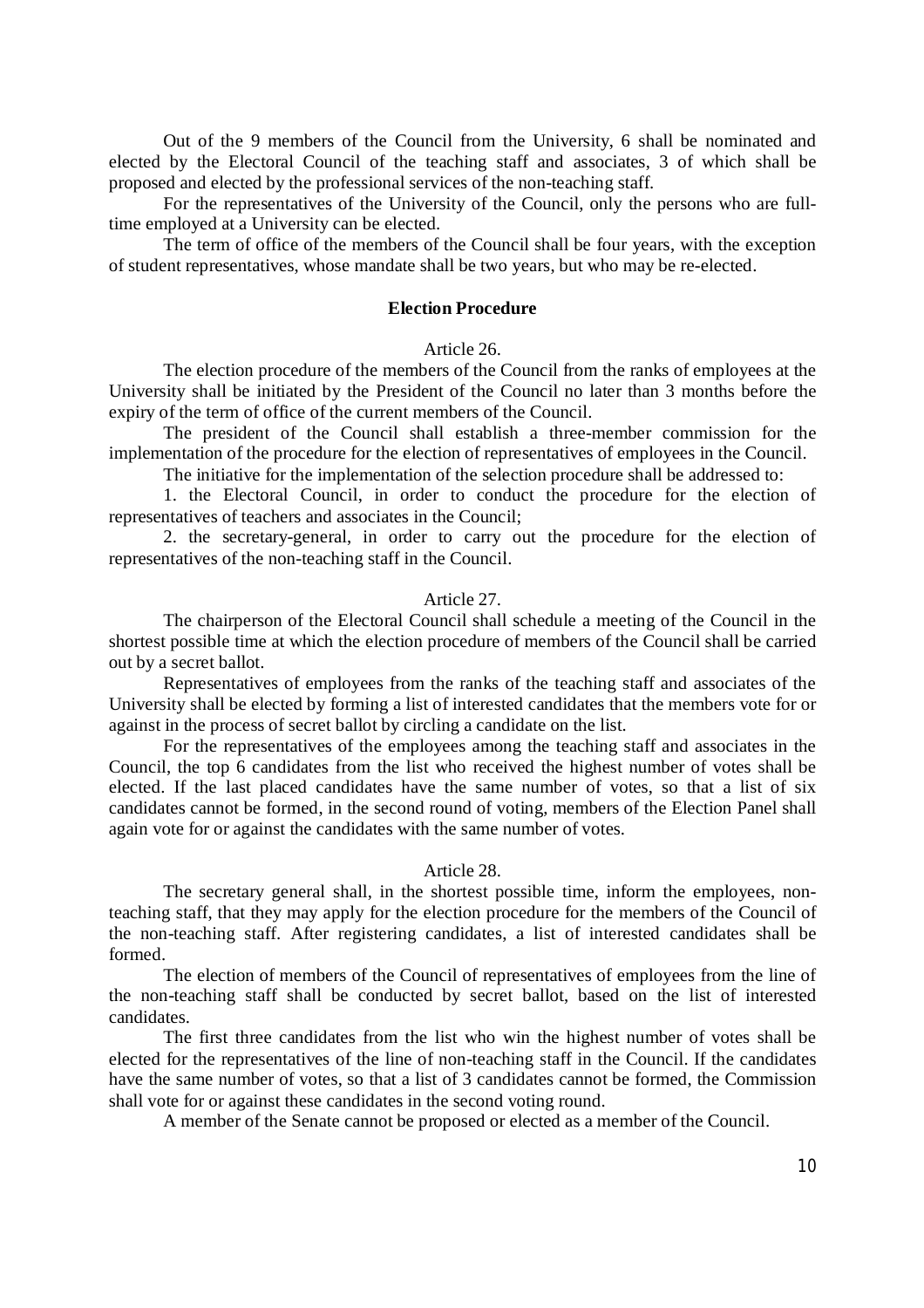### Article 29.

Students' representatives shall be elected by the Student Parliament for two years, in accordance with the law and the Rulebook of the Student Parliament.

### **President and Deputy President of the Council**

### Article 30.

The president of the Council shall be elected by secret ballot from the rank of the representatives of the University teaching staff for the period that he is left with until the expiration of his term of office as a member of the Council, with the possibility of one consecutive election.

## Article 31.

Members of the Council shall first determine the list of candidates by public announcement of the interested parties.

In the first round of voting, members of the Council shall vote for or against in secret ballot on candidates from the list by circling one of the candidates.

In the event that one candidate in the first round of voting received the majority of votes from the total number of members of the Council, the election procedure shall end in the first round.

In the second round of voting, the members of the Council shall vote for against a candidate who received the highest number of votes in the first round.

For the president of the Council, the candidate who enters the second round shall be elected if he receives the majority of votes in the second round of the vote from the total number of members of the Council.

In case the candidate does not get the required majority, the selection procedure shall be repeated.

### Article 32.

The deputy president of the Council shall be elected on the motion of the President, of the line of the representatives of the founders.

The deputy president of the Council shall be elected by public vote and shall be elected if he receives the majority of votes of the present members of the Council.

# Article 33.

The term of office of the president of the Council may be terminated before the expiration of the time period for which he was elected:

# 1. on a personal request;

- 2. in case of termination of the term of office in the Council on all grounds;
- 3. in other cases provided for by law;

4. on the initiative of a member of the Council.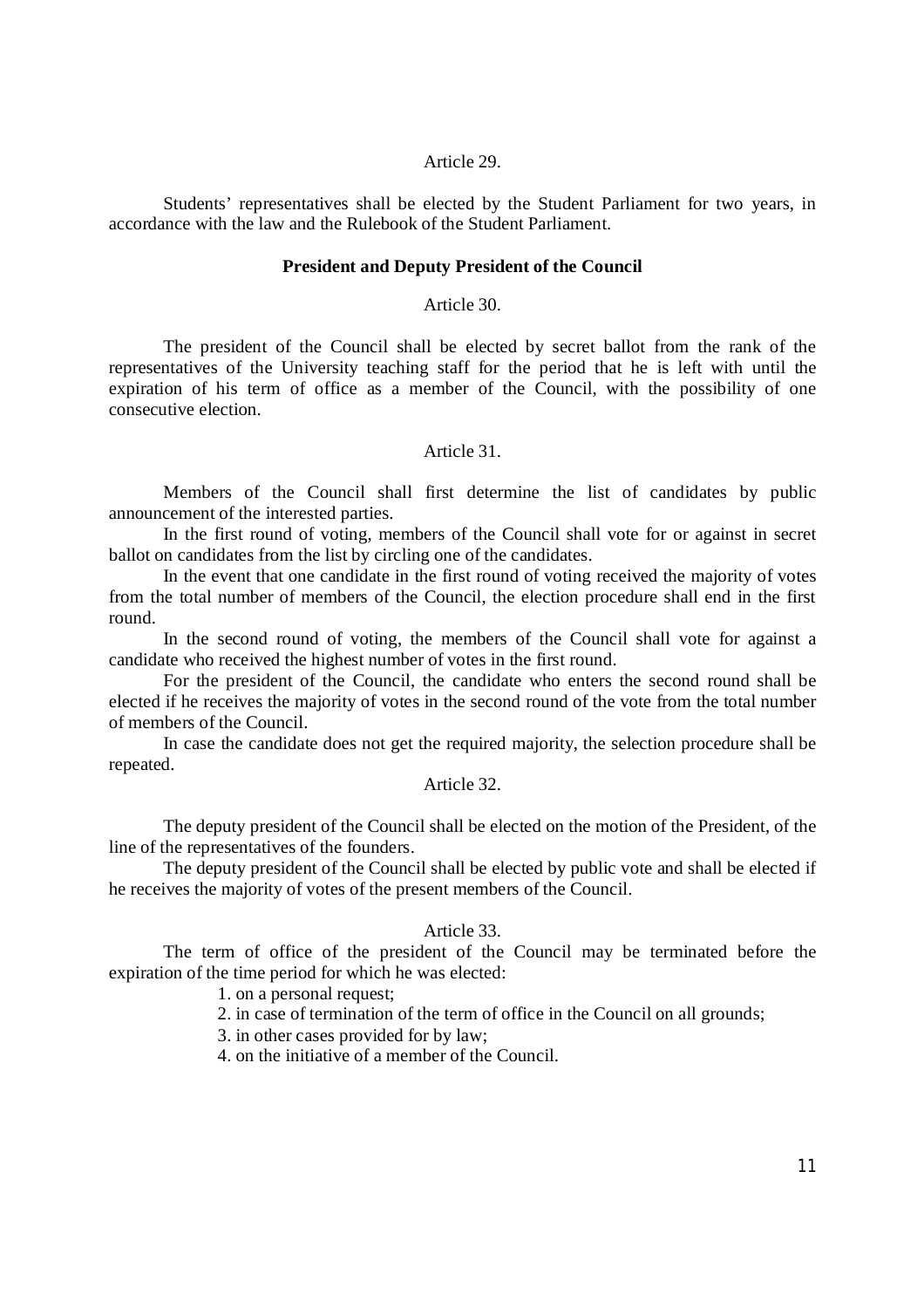In the cases stipulated in points 1-3 of the previous paragraph, the Council shall determine the reasons by the Decision and dismiss the president, while in the case defined in item 4 of the previous paragraph, the Council shall respond to the initiative in the secret ballot procedure and dismiss the president if the majority of the total number of members Council seconds the motion.

In case of termination of the term of office of the president of the Council before the expiration of the period for which he was elected on any grounds, the deputy president of the Council shall preside over the Council until the election of the new president of the Council.

In the sense of the previous paragraph, the election of the president of the Council shall be implemented in the shortest time possible, not longer than 8 days from the moment of termination of the term of office of the former president.

## **Termination of the Term of Office of a Member of the Council before the Expiration of the Election Term**

### Article 34.

The term of office of a member of the Council of the line of representatives of the employees at the University may be terminated even before the expiration of the period for which he was elected:

1. on a personal request;

2. due to termination of employment at the University;

3. by dismissal, at the initiative of the electoral body and at the initiative of the president of the Council;

4. in other cases provided for by law.

In the case referred to in paragraph 1 of this Article, under 1, 2 and 4, the Council at the meeting shall determine the termination of membership.

# Article 35.

The motion for the dismissal of a member of the Council from the ranks of the representatives of the University prior to the expiration of the period for which he was elected may be submitted by the president of the Council on the initiative of two thirds of the members of the Council, or:

The Electoral Council at the initiative of half of the members if it is about the dismissal of a member of the Council from the line of teaching staff, or half of the employees of the nonteaching staff, if it is about a member of the Council who is a representative of the non-teaching staff.

## Article 36.

The decision on dismissing a member of the Council of representatives of the University of the line of teaching staff, by a majority of votes from the total number of members, shall be made by the Electoral Council by a secret ballot, and at the same time a new representative in the Council shall be appointed by implementing the stipulated election procedure.

## Article 37.

The decision on the dismissal of a member of the Council of the representatives of the University from the rank of the non-teaching staff, based on the motion of the majority of the total number of employees from the rank of the non-teaching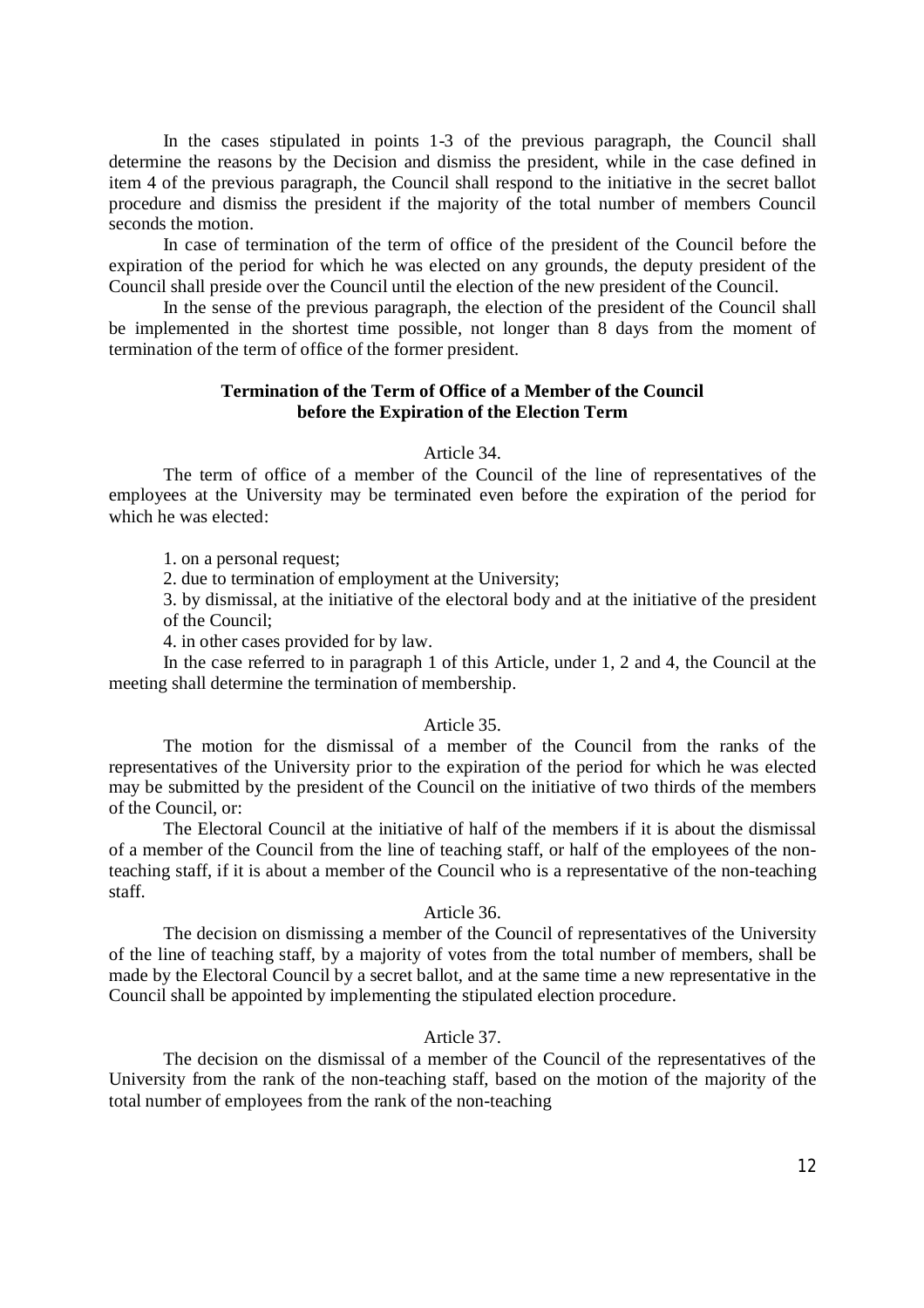staff, shall be passed by the Council, and at the same time the election of a new representative in the Council shall be initiated by implementing the stipulated election procedure.

### Article 38.

The decision to dismiss a member of the Council from the line of the representatives of the students of the University, by a majority of votes from the total number of members, shall be passed by the Student Parliament on the initiative of half of the members of the Student Parliament or the President of the Council.

The Student Parliament shall vote for or against the dismissal by public vote, and at the same time a new representative in the Council shall be appointed by implementing the stipulated election procedure.

#### Article 39.

The president of the Council may initiate the dismissal of representatives of employees and students in the Council if he does not participate in the work of the Council for a longer period, or if he has knowledge that the student representative has lost the status of a student for some reason and in other cases determined by the law.

### Article 40.

In the event of termination of the term of office prior to the expiration of the term for which he was elected, the term of office for a new member of the Council shall last until the expiry of the term of office of a member of the Council whose term of office ends before the term for which he was elected.

### **Competences**

### Article 41.

The Council of the University shall:

1. adopt the Statute of the University, upon the motion of the Senate, and after obtaining the prior approval of the Ministry;

- 2. elect and dismiss the rector of the University;
- 3. elect and dismiss prorectors of the University;
- 4. decide on the complaint against the first instance decisions of the rector;
- 5. adopt a financial plan, on the proposal of the Senate;
- 6. adopt a business report and an annual account, on the proposal of the Senate;

7. adopt a plan for the use of investment funds, on the proposal of the Senate;

8. give consent to the decisions on the management of the property of the University;

- 9. give consent to the distribution of funds;
- 10. make a decision on the amount of tuition fees, on the proposal of the Senate;
- 11. submit to the founder a work report at least once a year;

12. adopt the rulebook on disciplinary responsibility of students;

13. supervise the actions of the management bodies for the execution of the acts of the educational inspector determined by the law regulating higher education in relation to the elimination of illegality;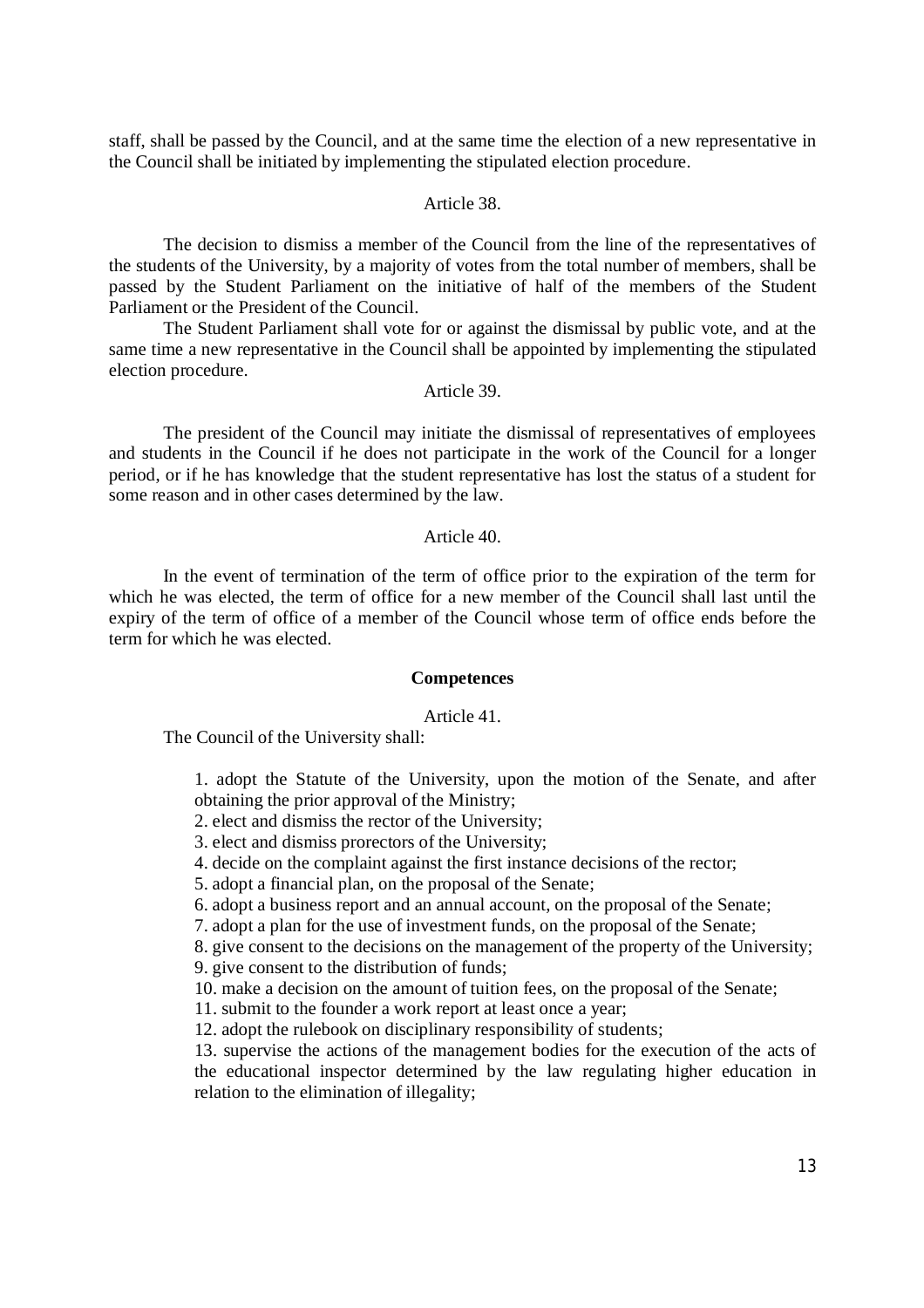14. perform other duties in accordance with the law and the Statute herein.

The Council shall decide by a majority of the total number of members.

The rector shall participate in the work of the Council without the right to vote.

Other employees may, upon the invitation of the President of the Council, participate in the work of the Council in the capacity of a rapporteur on issues that are considered at the session without the right to vote.

Detailed provisions on convening and implementing the Council sessions shall be laid down in the Rules of Procedure.

# **The Rector**

## Article 42.

The management body of the University shall be the rector.

The rector shall be elected for a period of three years from the rank of full professors employed full-time at the University, with the possibility of one consecutive election.

## **The Election and Dismissal Procedure**

Article 43.

The Council of the University shall decide on initiating the procedure for the selection of the rector by announcing an internal call and appoint the Commission for the implementation of the competition.

The Commission for the implementation of the competition shall have three members, two of which are elected from among the members of the Council of Representatives of the University, and one member shall be elected from the rank of the representatives of the founders.

The members of the Commission for the implementation of the competition shall be elected by public vote.

# **Application of the Interested Candidates and Making the Final List of Candidates**

### Article 44.

The interested candidates should submit applications to the commission within the deadline stated in the text of the internal call which cannot be shorter than 8 days from the date of announcing the call.

Along with the application the candidates shall submit all documents stipulated by the call and work program of the University for the period of the term of office.

The applications that have not been submitted within the specified deadline shall be considered as late and the commission shall discard them.

### Article 45.

After the completion of the candidate application procedure, the commission for the implementation of the competition shall consider the fulfillment of the requirements provided by the law and the Statute of the University.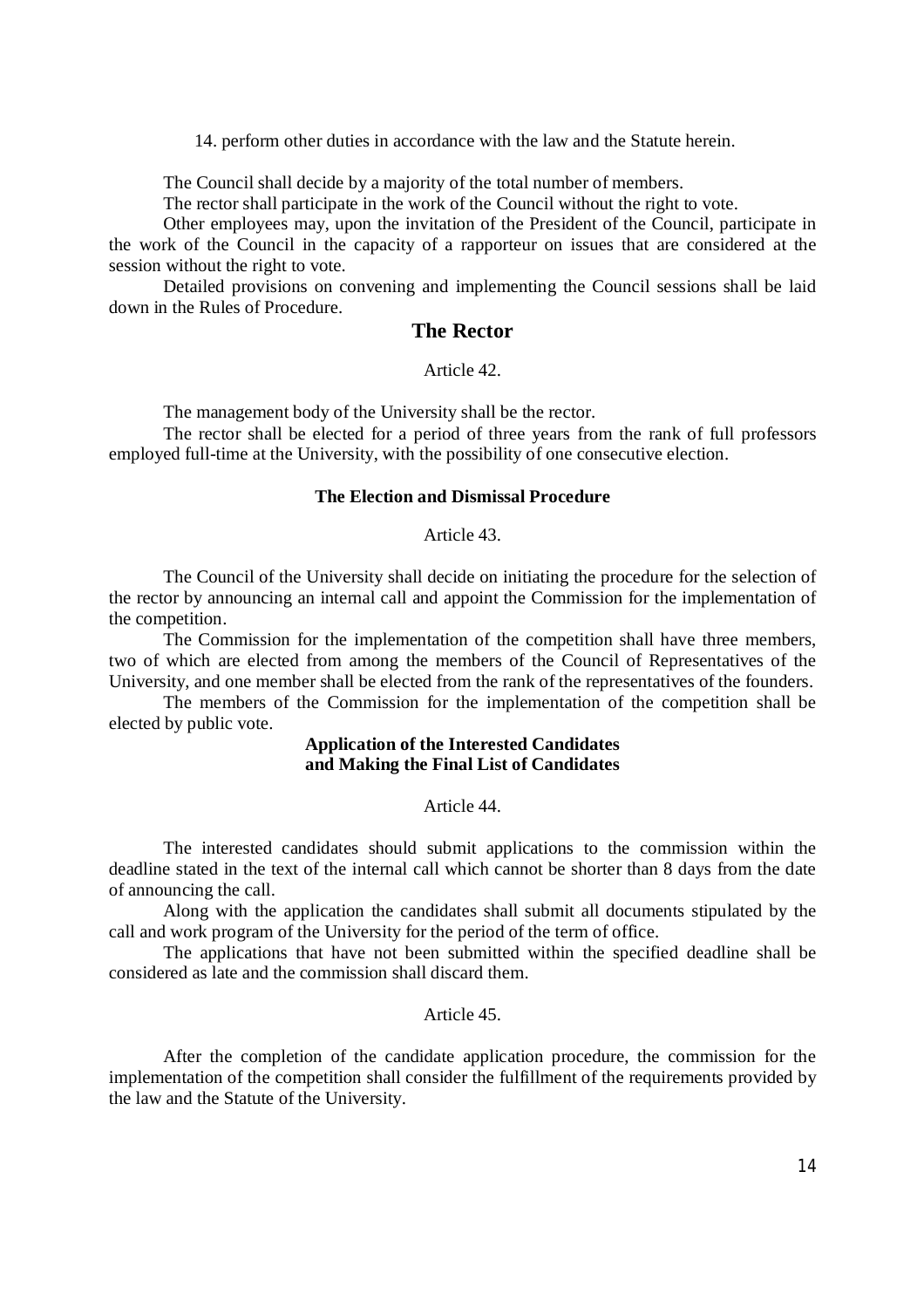The Commission shall determine the final list of candidates that meet the eligibility criteria and submit it to the Council within a time limit which cannot be longer than 5 days.

### **Procedure before the Management Body**

Article 46.

After receiving the nominations for a rector nominated by the commission, the president of the Council shall request the approval of the Ministry of Interior for the election of the proposed candidates.

In case none of the proposed candidates receives the approval of the Ministry of Interior, the entire election procedure shall be repeated. The candidates who did not receive consent cannot participate again in the election procedure.

Upon receiving the consent referred to in paragraph 1 of this Article, the president of the Council shall, in the shortest possible time, not exceeding 8 days, convene a meeting of the Council at which the procedure for the election of the rector shall be conducted by secret ballot.

## Article 47.

The candidate has been elected as the rector if the majority of the total number of members of the Council has voted for him in the process of secret ballot.

If none of the proposed candidates receives the required majority of votes, the members of the Council shall vote for or against the two candidates who received the highest number of votes. If no one receives the required majority after the reiterated voting of Council, the entire election procedure shall be repeated.

As a rule, the procedure for choosing the rector begins on April 1 and shall end at the latest by the end of June, whereby the rector's term of office begins on October 1 of the current year.

## **The Rector's Competences**

# Article 48.

The rector shall be responsible for the business, the legality of work and the realization of the University's curriculums.

The rector shall manage the work of the organizational units of the University in order to implement the attitudes, decisions and conclusions of the bodies of the University in relation to the achievement of the role, tasks, activities and competencies of the University that are established by law, the Statute herein and other general acts of the University.

The rector shall be assisted in his work by the prorectors and the secretary general.

### Article 49.

The rector shall perform the following work:

1. represent and act on behalf of the University;

2. manage the work and business process of the University;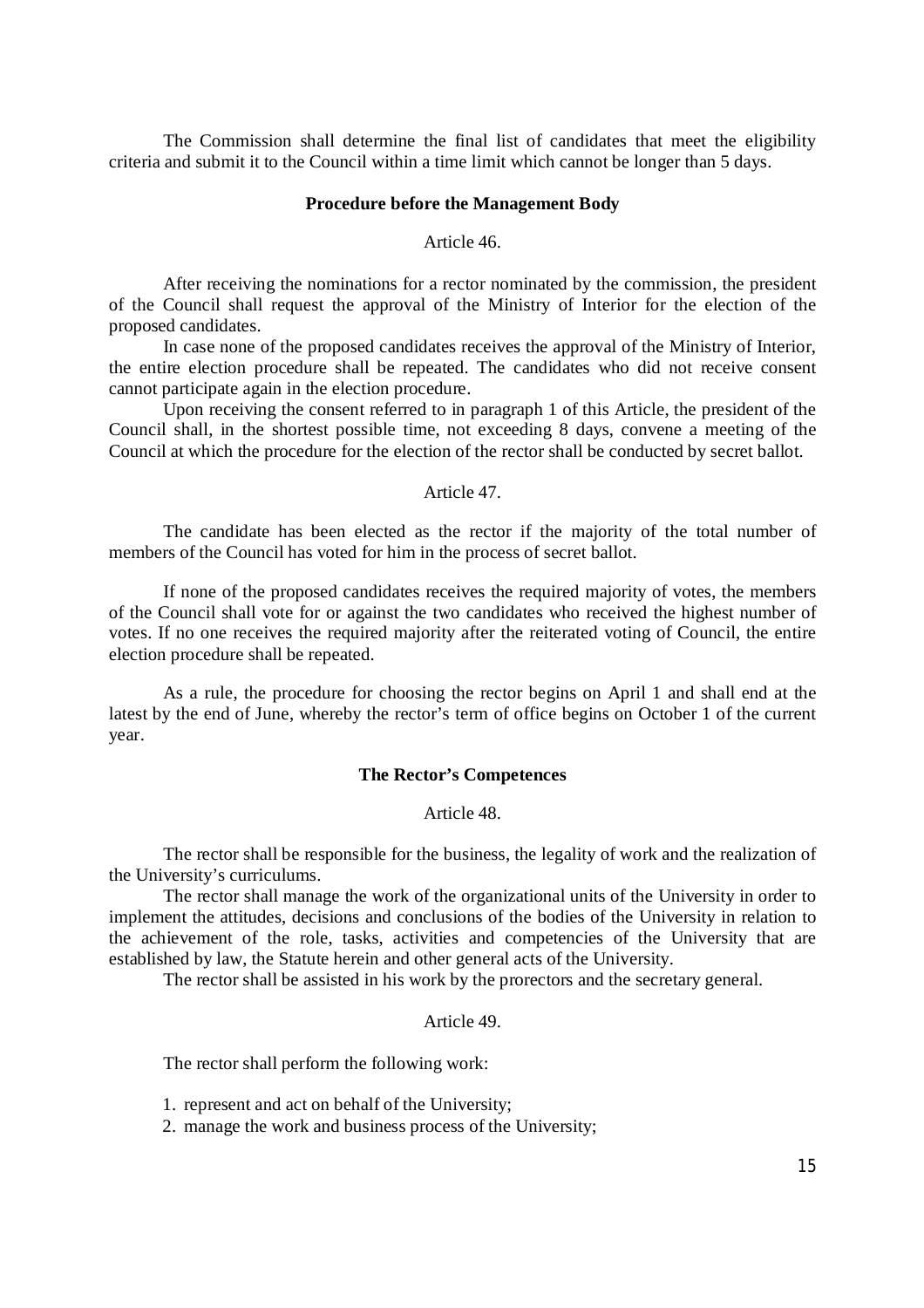3. decide on the establishment and termination of the employees' employment, in accordance with the law;

4. be the ordering authority in material and financial business, decide on all types of costs other than those for which the law, the statute herein or general act prescribes that they be approved by another body;

5. preside over the meeting and sign the Senate decisions;

6. sign diplomas and diploma supplements;

7. implement decisions of the Council of the University;

8. pass regulations on internal organization and job classification; the rules on salaries and other general acts in accordance with the law and the Statute herein;

9. promote the doctors of science and professor emeritus;

10. appoint and dismiss the heads of departments;

11. appoint and dismiss the secretary-general of the University, managers and managers of organizational units;

12. sign contracts and agreements, both in national as well as in international legal transactions, orders and other acts by which decisions of other bodies are executed and independently decides within the limits of his powers in accordance with the law, the Statute herein and general acts of the University;

13. decide on the objections of students;

14. perform other duties in accordance with the law, the Statute herein and general acts of the University.

# **Termination of the Term of Office before the Expiration of the Appointment and the Appointment of the Acting Authority**

## Article 50.

The rector's term of office may be terminated before the expiration of the period for which he was elected, on a personal request and in cases provided for by law.

The rector may be dismissed before the expiration of the period to which he is elected if he violates the provisions of the Law, the Statute here, the general acts of the University and other regulations.

The decision on dismissal shall be adopted by the Council by a secret ballot, by a majority of votes from the total number of members, except in the cases provided for in paragraph 1 of this article, in which the Council issues a decision stating that the rector has been dismissed without voting.

## Article 51.

In the event of termination of the rector's term of office prior to the appointment period expiration on any grounds, the president of the Council shall convene a meeting on which the Council shall appoint one of the prorectors as the acting rector.

The Council shall simultaneously initiate a procedure for the election of the rector, which is to be implemented as soon as possible, not longer than 60 days from the date of the appointment of the acting authority.

The acting rector shall be fully equal to the rector in terms of the rights of obligations and authorities.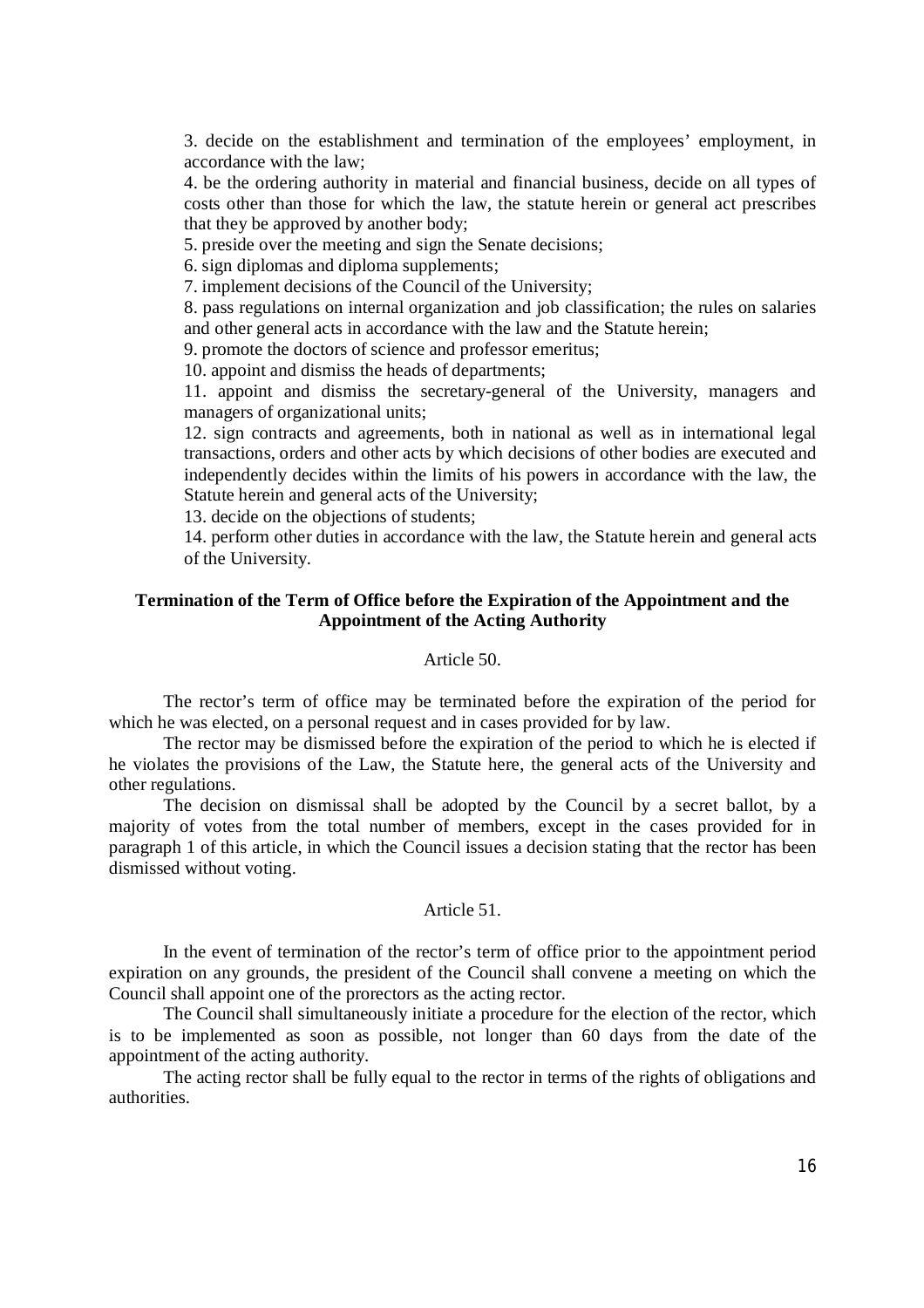## **The Prorectors**

## Article 52.

There shall be four prorectors at the University who assist the rector in managing certain areas of work at the University, such as: prorector for the curriculum, prorector for scientific and research work, prorector for material and financial affairs and prorector for international and interinstitutional co-operation.

## Article 53.

The prorectors from the line of teaching staff in the rank of full professors who are fulltime employees at the University shall be appointed and dismissed on the proposal of the rector by the Council for a period of three years, with the possibility of one consecutive election.

The Council shall elect the prorectors by secret ballot by the majority of votes of the total number of members.

## **Prorector for the Curriculum**

### Article 54.

1. manages organizational units within the scope of their competencies and delegated tasks;

2. supervises the realization of curriculums (lectures, practical training, mid-term exams, consultations, supervisor work, exams, etc.) and is responsible to the rector for the fulfillment of legal and other obligations of the University in the educational work;

3. participates in the preparation of the financial plan of the University in the part related to the realization of teaching;

4. participates in the preparation of the annual work program and takes measures for its execution;

5. coordinates and direct the work of the department in the field of teaching;

6. responsible for the implementation of the coverage of all courses covered by appropriate teaching and associate personnel;

7. monitors the success of studying, organizes work on the preparation of the necessary analysis of students' success and suggests measures for reducing the time of study;

8. monitors the implementation of the procedure for the election of the teaching staff, indicates possible irregularities and takes measures to eliminate them;

9. controls the procedure for exercising the right to defend final thesis;

10. controls the keeping of legally established records in the field of education activities;

11. controls and directs the work of the heads of professional services from their scope of work;

12. reports to the rector on his work;

13. performs other tasks stipulated by the general acts and at the order of the rector.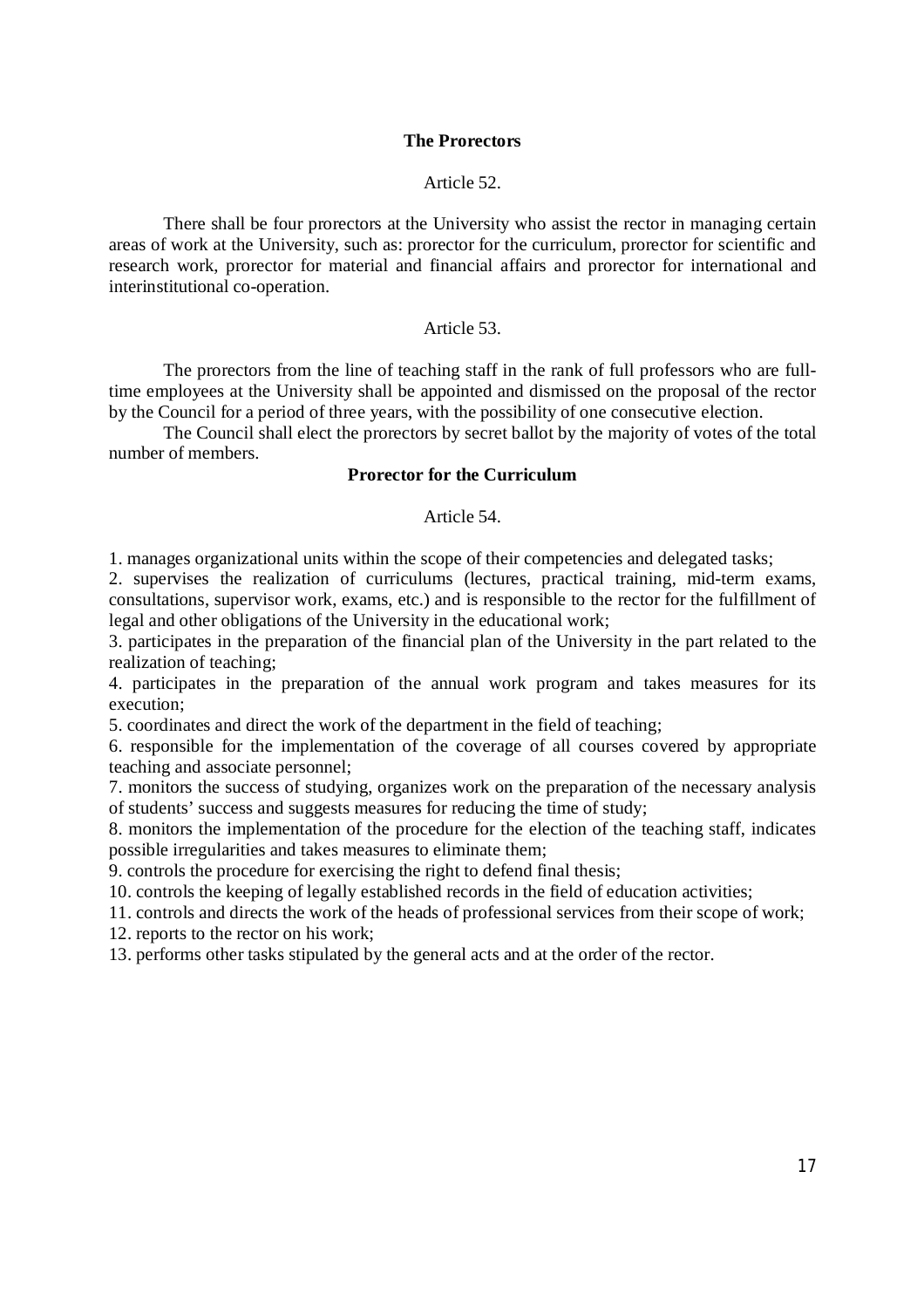# **Prorector for Scientific and Research Work**

# Article 55.

1. manages organizational units within the scope of his competencies and delegated tasks;

2. carries out the obligations of the University in the field of scientific and research activity;

3. participates in the preparation of the financial plan of the University in the part relating to scientific research work;

4. directly directs the work of the Scientific and Research Centre;

5. coordinates and directs the work of departments in the field of scientific and research work;

6. in cooperation with departments, organizes the preparation of annual, medium and long-term programs of scientific research at the University and takes care of their implementation;

7. undertakes or proposes concrete measures for the development of scientific research at the University;

8. monitors the realization of individual scientific research projects;

9. is the organizer and is responsible for the organization and realization of scientific conferences or one of the organizers is the University,

10. gives the opinion to the rector on the proposed research teams for individual projects;

11. is responsible for organizing and providing assistance in forming scientific research at the University of highly valuable students and proposing measures for their inclusion in scientific research work;

12. with the consent of the rector, plans and organizes the participation of teachers and associates of the University at scientific and professional conferences;

13. submits a report to the rector on his work and the realization of the program of scientific and research work;

14. controls and directs the work of the heads of professional services from their scope of work.

15. performs other tasks stipulated by the general acts on the order of the rector.

## **Prorector for Material and Financial affairs** Article 56

1. manages organizational units within the scope of his competencies and delegated tasks;

2. carries out the obligations of the University in the field of material and financial operations;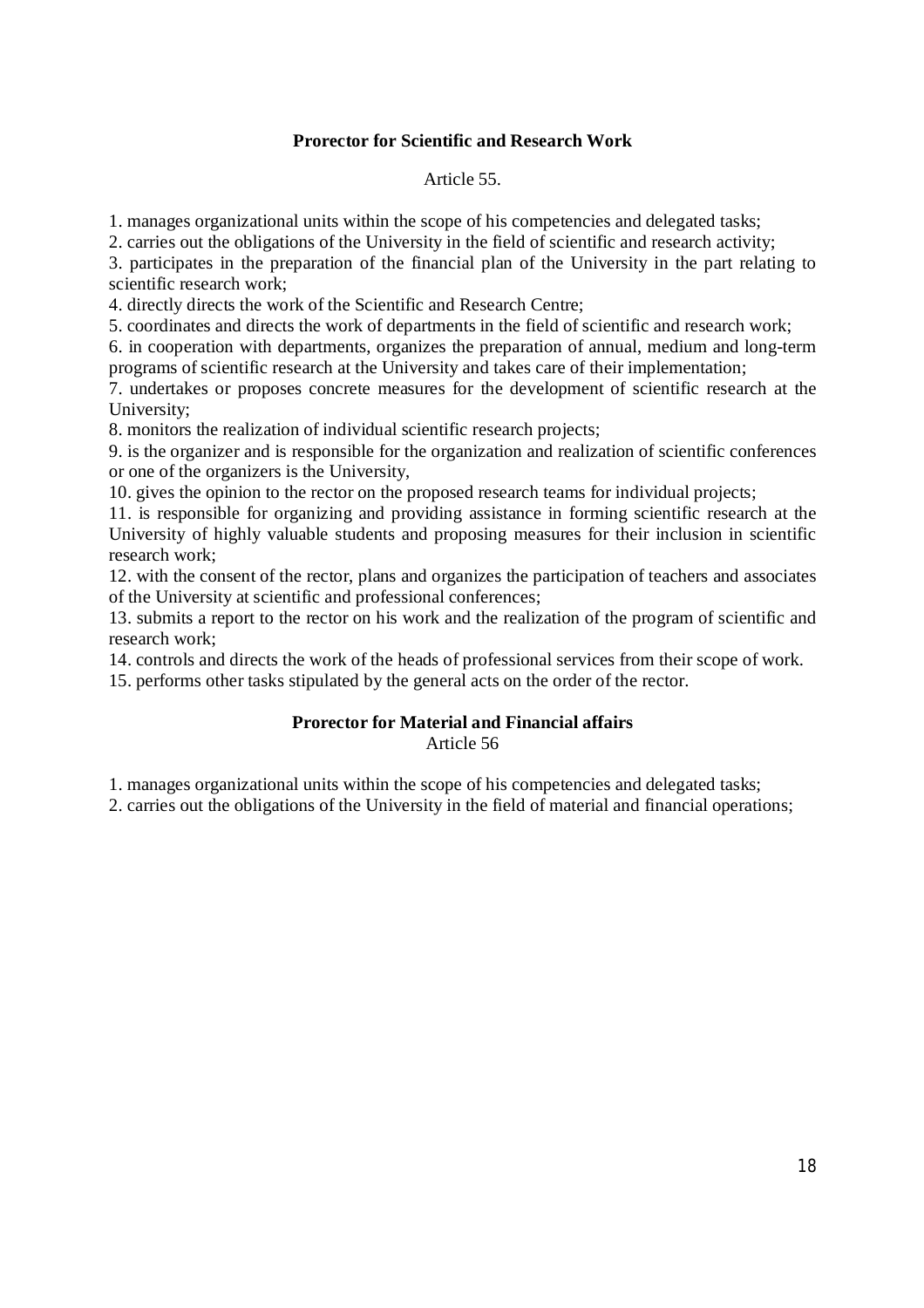3. participates in the preparation and implementation of the financial plan and plan for using the funds for the investments of the University;

4. coordinates and directs the work of the department in the field of material and financial operations;

5. controls the preparation of the report on the operation and annual calculation of the University; 6. reports to the rector on his work;

7. controls and direct the work of the heads of professional services from their scope of work;

8. performs other tasks stipulated by the general acts and at the order of the rector.

## **Prorector for International and Interinstitutional Co-operation**

# Article 57.

1. performs activities of importance for the positioning of the University in the republic and international higher education area;

2. carries out the obligations of the University in the field of international and interinstitutional cooperation;

3. participates in the preparation of the financial plan of the University in the part related to the implementation of projects of international and interinstitutional cooperation;

4. coordinates and directs the work of departments in the field of international and interinstitutional cooperation;

5. in co-operation with departments, organizes the development of the international cooperation plan of the University and takes care of its implementation;

6. undertakes or proposes concrete measures for the development of international and interinstitutional cooperation and public relations at the University;

7. monitors the realization of certain activities within the framework of international and interinstitutional co-operation by the University;

8. submits a report to the rector on his work and realization of activities within his scope of work;

9. coordinates the mobility of students, teaching staff, researchers and non-teaching staff within the framework of international and interinstitutional cooperation of the University;

10. controls and directs the work of the heads of professional services from their scope of work;

11. performs other tasks stipulated by the general acts and at the order of the rector.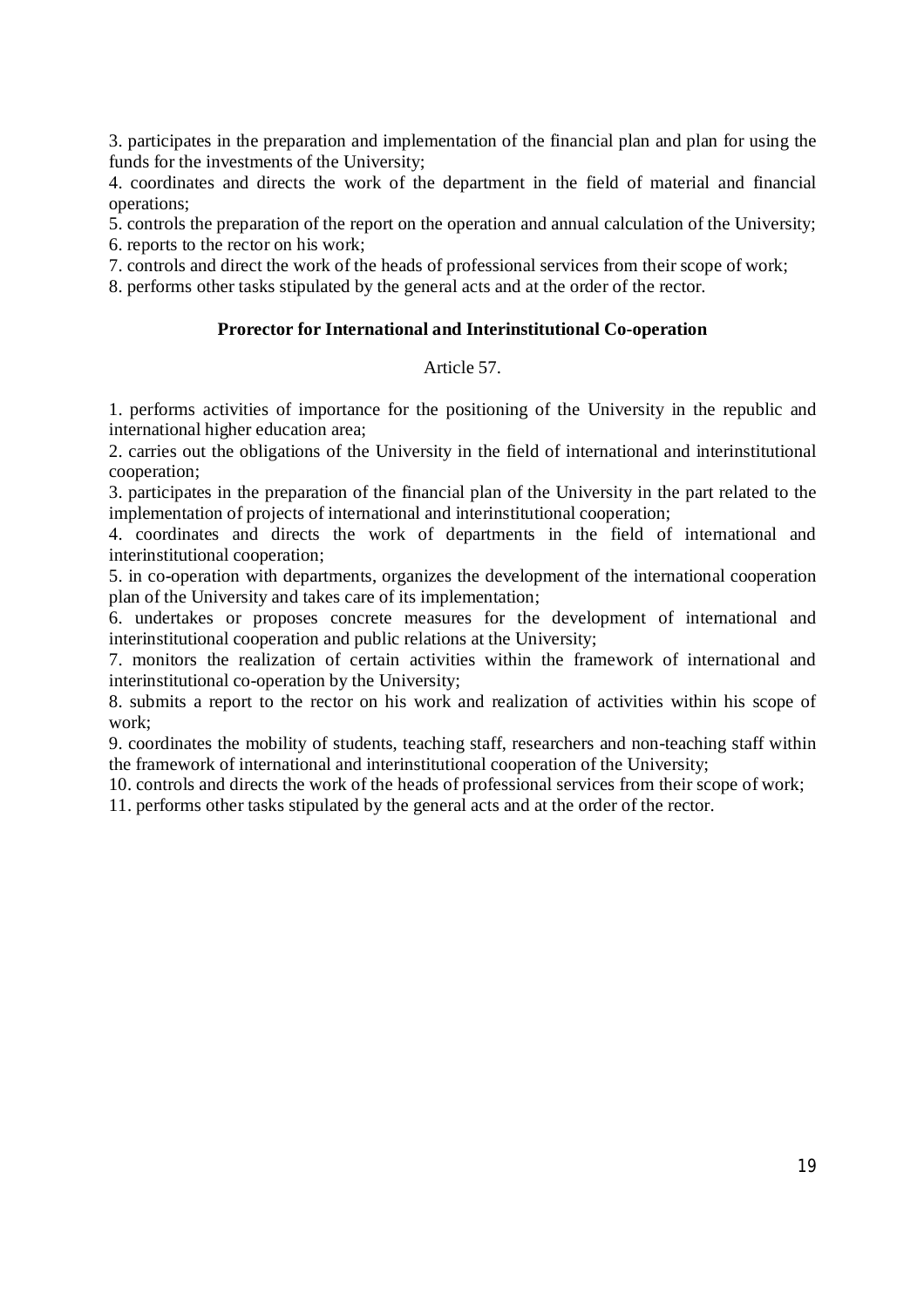# **The Senate**

# Article 58.

The Senate shall be the professional body of the University which comprises of rector, prorectors, departments managers and secretary-general of the University.

### Article 59.

When the Senate discusses and decides on the issues relating to quality assurance of teaching, the reform of curriculums, the analysis of the efficiency of studies and determining of the scores of each course, expressed in accordance with the European Credit Transfer and Accumulation System (hereinafter: ECTS), three student representatives also participate in the work of Senate elected by the Student Parliament, and then they make part of the total number of members of the professional body. Student representatives do not decide and do not participate in the work of the Senate on other issues within its competence.

# Article 60.

Within its jurisdiction, the Senate:

1. shall adopt curriculums on the proposal of the higher departments and further regulate the rules of studies conducted at the University;

2. shall determine the narrower scientific areas and appoint members of larger scientific areas;

3. shall form professional bodies of the University and confer title to a full professor;

4. shall make a decision on the number of chairs, their names and the schedule of subjects by chairs;

5. shall analyse the quality of teaching and study efficiency, monitor and reform curriculums;

6. shall perform evaluation of foreign curriculums in the process of recognition of a foreign higher education degree;

7. shall decide on the conditions, manner and procedure of realization of education programs throughout their lives;

8. shall adopt a general act on further conditions for the election of the teaching staff and associates;

9. shall adopt the Code of Professional Ethics and Code of Conduct at the University;

10. shall propose financial plan, business report and annual financial statement of the University; 11. shall adopt a general act on the criteria for determining the amount of tuition, give an opinion on the amount of tuition for the next school year and determines the proposal for a decision on the regular services covered by the tuition fee;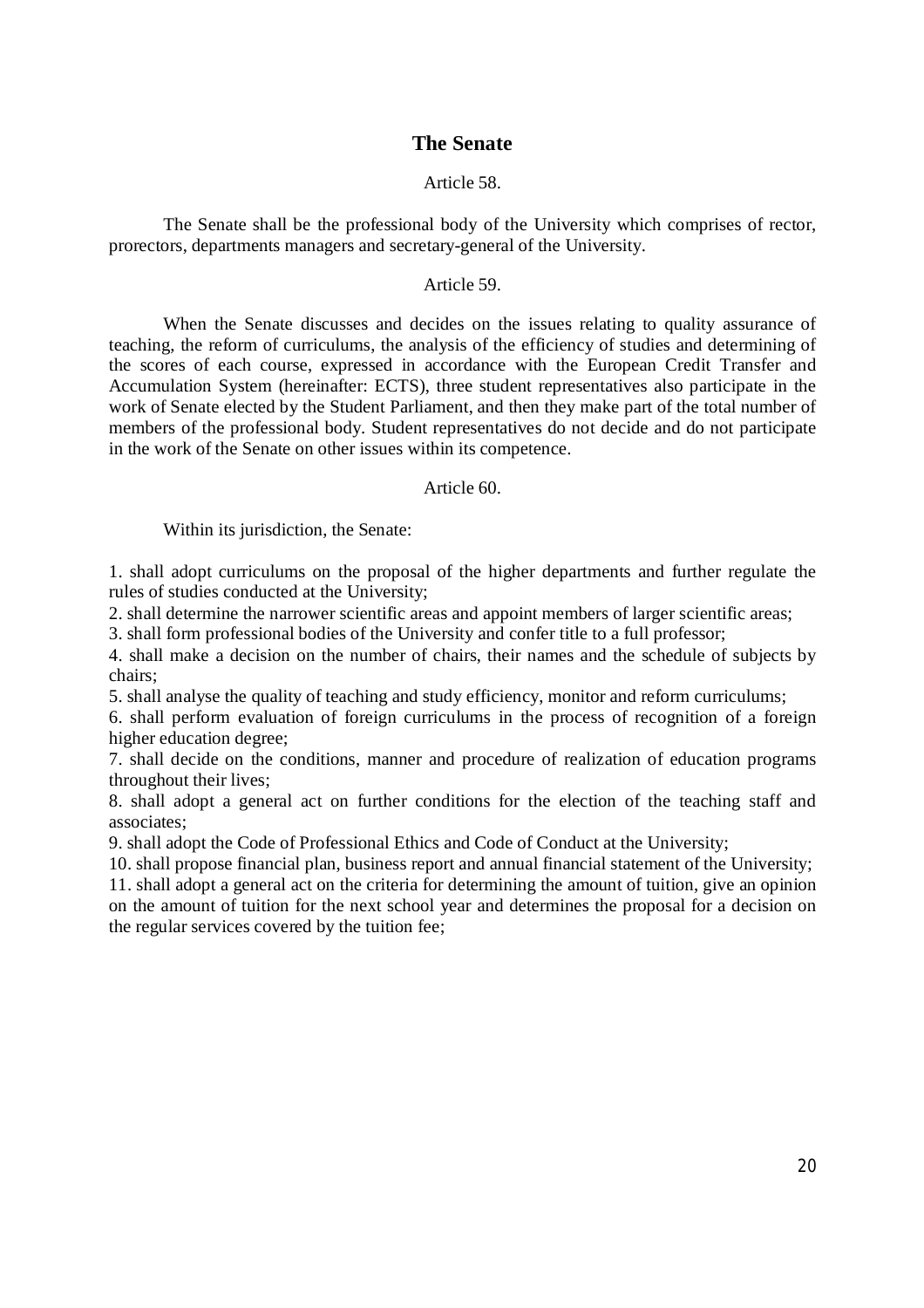12. shall regulate the conditions and procedure for granting consent for the engagement of the teaching staff at another higher education institution;

13. shall establish the Proposal of the Statute and proposals for decisions on the issues of the development strategy of the University;

14. shall elect representatives of the University of the University Conference;

15. shall monitor the international cooperation of the University and makes appropriate decisions;

16. shall perform other duties in accordance with the law, this Statute and other general acts of the University.

The decision on the appointment to the rank of full professor may be made only by the members of the Senate in the rank of full professor, by majority of votes out of the total number of members of the Senate in that profession.

The Senate shall work and decide in accordance with the Rules of Procedure.

# **The Council of Departments**

## Article 61.

The Council of Departments shall be a professional body of a department.

The head of the department shall preside over the Council of Departments and sign the decisions thereof

## **The Composition of the Council of Departments**

Article 62.

The Council of Departments shall be made of all teaching staff, associates and researchers who are employed at the University and teach at the curriculums carried out at the department.

When the Council of Departments discusses and decides the on issues related to quality assurance of teaching, reform of curriculums, analysis of the efficiency of studies and determining the number of ECTS, in the work of the Council of Departments, in accordance with the law, students' representatives elected by the Student Parliament shall also be included in the total number of members of the professional body. Students' representatives shall not decide and not participate in the work of the Council of Departments on other issues within the competence of departments.

Article 63.

The Council of Departments shall:

1. propose to the Senate the adoption and modification of the corresponding curriculums;

2. appoint members of commissions for preparing reports on candidates for conferment of title to teachers, researchers and associates;

3. decide on issues related to second and third degree studies in accordance with the rules on enrollment and studies of the second and third degree of the corresponding curriculums;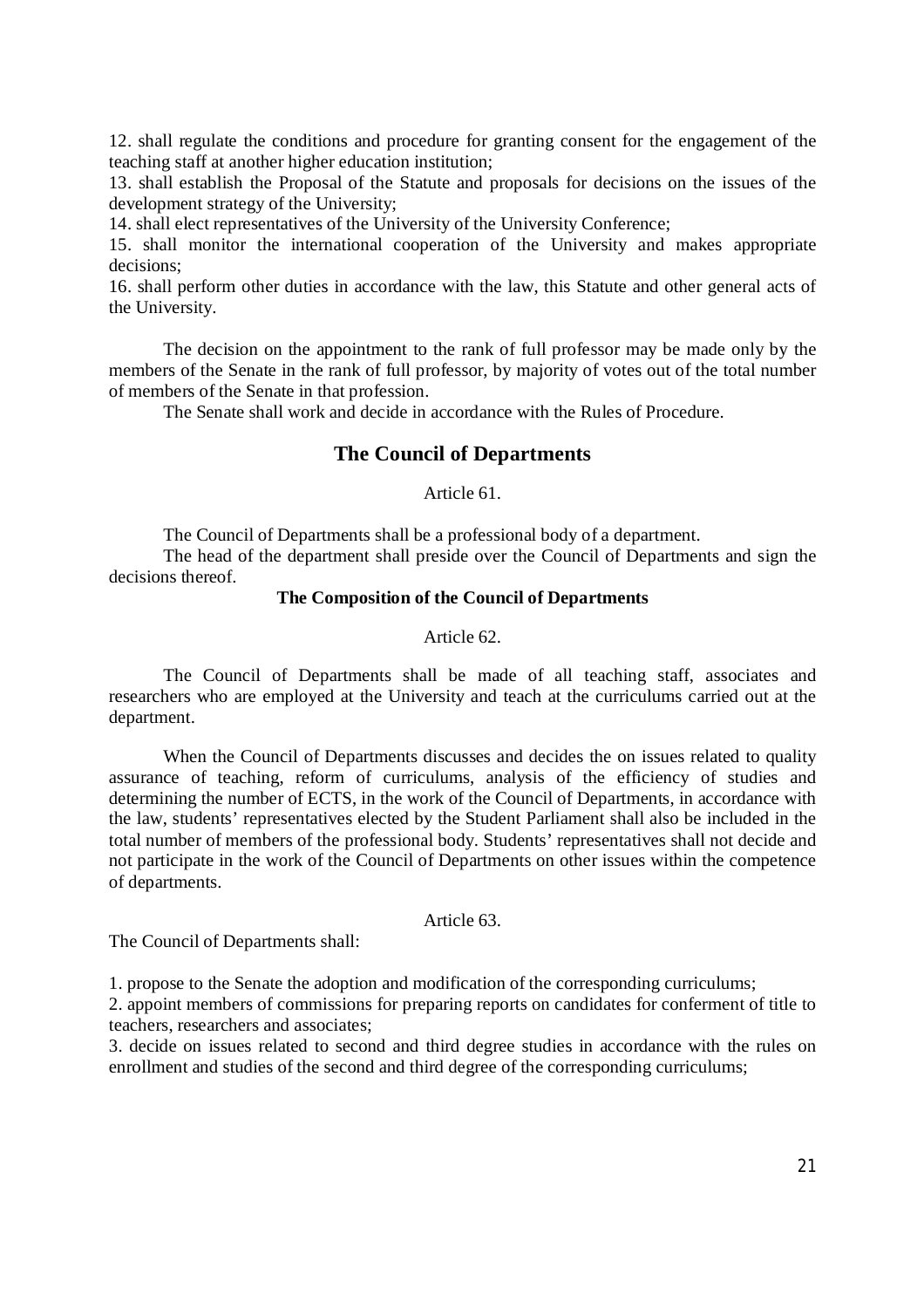4. make decisions on recognition of exams passed by students of appropriate curriculums at other higher education institutions;

5. perform other duties in accordance with the law, the Statute herein and other general acts of the University.

### Article 64.

The Council of Departments shall work and decide in accordance with the Rules of Procedure.

All members of the Council who are employed at the University shall have the right to decide in the Chamber of Departments.

# **The Electoral Council**

#### **Composition**

Article 65.

The Electoral Council shall be the body of the University whose members are all teaching staff and associates employed at the University, as well as researchers assigned to the researcher job.

## **Competences**

Article 66.

The Electoral Council shall:

1. elect members of the Council of representatives of the University from the teaching staff;

2. make a decision on determining the proposal for the conferment of title to teachers for the title of full professor, associate professor and assistant professor, based on the proposal of the commission for the preparation of reports on candidates for election.

3. make a decision on the conferment of title to the teachers professors of vocational studies, senior lecturers and lecturers, as well as on conferment of associate titles, upon motion of the commission for preparation of reports on candidates for election;

4. make decisions related to the implementation of interdisciplinary, multidisciplinary and transdisciplinary (IMT) curriculums;

5. establish a proposal for acquiring a scientific or research title;

6. perform other duties in accordance with the law, the Statute and other general acts.

Article 67.

The rector of the University shall preside over the Electoral Council and sign the decisions thereof.

The Electoral Council shall operate and decide in accordance with the Rules of Procedure.

All members of the Electoral Council who are employed by the University shall have the right to decide on the Electoral Council.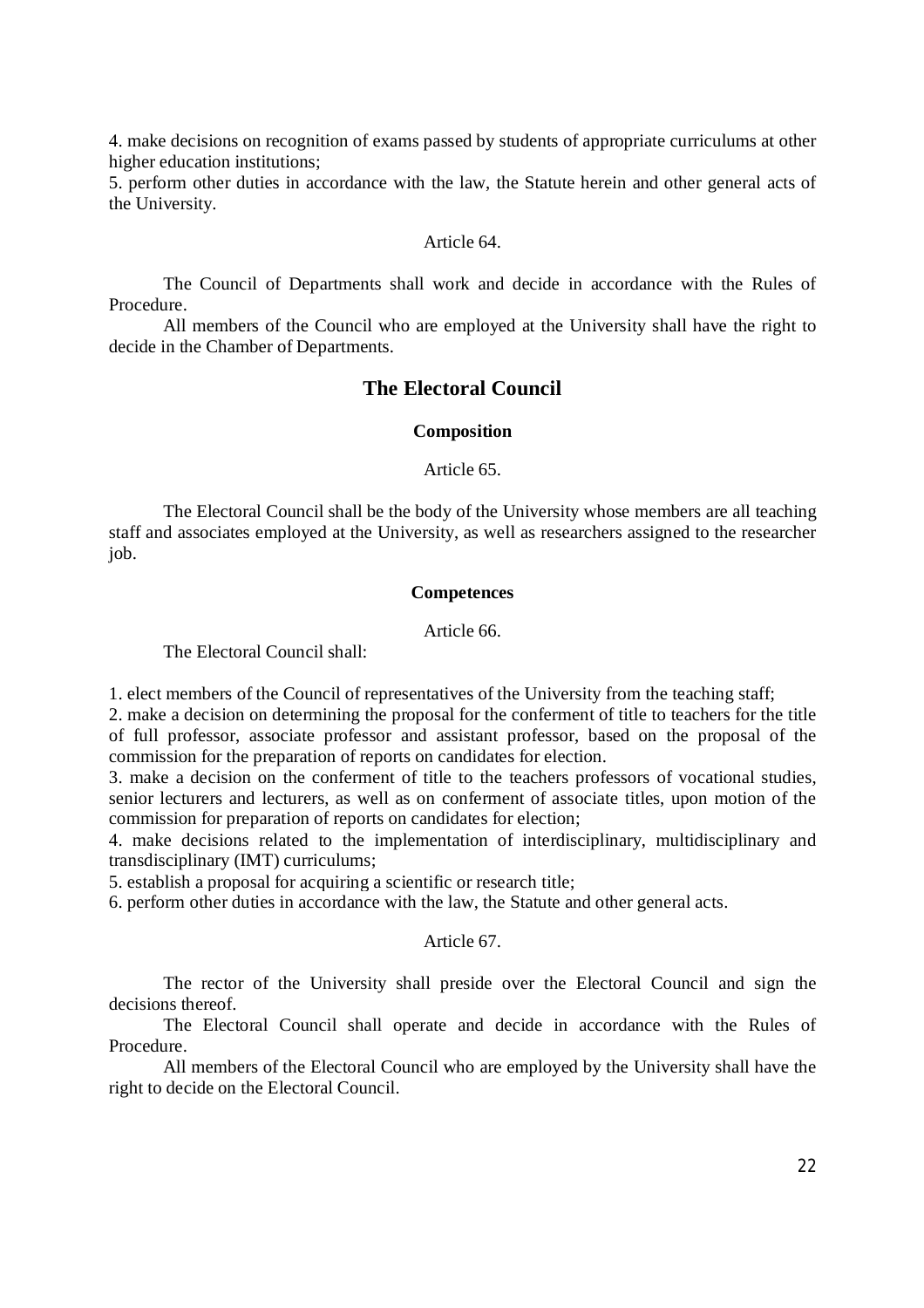# **The Council of Scientific Areas**

Article 68.

The University shall have:

1. the Council of Scientific Areas of humanities and IMT studies;

2. the Council of Scientific Areas of science and technical-technological studies.

The Council of Scientific Areas shall count 5 members appointed by the rector from the rank of full professors and scientific advisers of the University, on the proposal of the rector for the research work.

The term of office of the members of the Council of Scientific Areas shall last for 3 years.

The President of the Council of Scientific Areas shall be appointed by the Rector.

The jurisdiction of the Council of Scientific Areas shall be related to the scientific fields, regardless of the department where the curriculum is being carried out.

The Council of Scientific Areas shall:

1. make a decision on the title conferment to associate professor and assistant professor, based on the decision of the Electoral Council on determining the proposal for the election of teaching staff;

2. give opinion to the Senate on the election of a full professor, based on the decision of the Electoral Council on determining the proposal for the selection of teachers;

3. make a decision on the approval of the topic of the doctoral dissertation and the appointment of a supervisor thereof;

4. make a decision on the report of the Assessment Commission and appoint the Commission for the Defence of the Doctoral Dissertation;

5. consider other matters entrusted to him by the Senate and decide on them;

6. perform other duties in accordance with the law, the Statute and other general acts.

The Council of Scientific Areas shall operate and decide in accordance with the Rules of Procedure.

# **Student Parliament**

Article 69.

The Student Parliament shall be organized at the University in order to realize the rights and interests of students.

Exercising rights and protecting the interests of students shall also be realized via the elected representatives of the Student Parliament in the governing body and professional bodies of the University, as well as bodies of other institutions in which the student representatives are represented.

The right to elect and be elected as a member of the Student Parliament shall have all university students enrolled in studies in the school year in which the Student Parliament is elected for a term of two years. The election of members of the Student Parliament shall be held every second year in April by secret and direct ballot.

The Rules of the Student Parliament shall regulate the way of election of members of parliament, jurisdiction, and mode of action and other issues of importance for the work of the Student Parliament.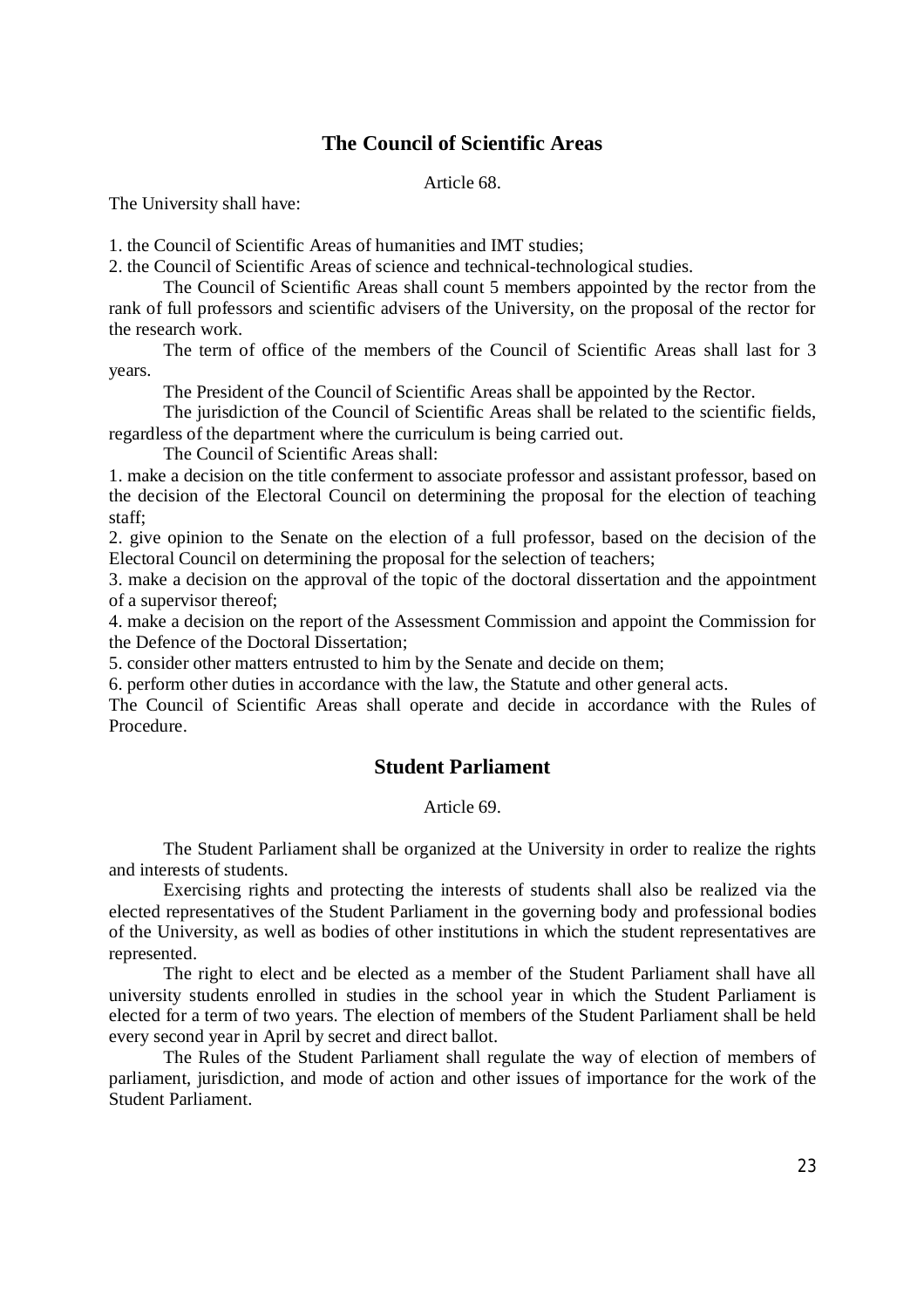### **UNIVERSITY STAFF**

### Article 70.

Teaching staff of the University shall be made of persons who realise educational, scientific and research activity.

Teaching staff shall consist of: teachers, researchers and associates.

Non-teaching staff shall be made of persons who perform professional, administrative, technical and other tasks.

Further organization, classification and job description shall be prescribed by the Rulebook on Internal Organization and Classification of Workplaces at the University, adopted by the rector, with the previously obtained opinion of the Ministry of the Interior.

### Article 71.

The rector, or the person authorized by him, shall decide on the individual rights, obligations and responsibilities of the employees of the University in accordance with the law.

The Council of the University shall decide on the individual rights, obligations and responsibilities of the rector.

# **The Secretary General**

### Article 72.

The Secretary General shall assist the rector in his work, participate in the work of the University authorities by giving expert opinions in the field of law, respect the lawfulness and regularity of work at the University and manage the work of professional services within his competences and the entrusted job.

Further job description of the Secretary General shall be regulated by the act regulating the organization and classification of jobs.

### **The Manager of the University**

### Article 73.

The Manager of the University shall assist the rector in the work within his competencies and the entrusted job.

Further job description of the Secretary General shall be regulated by the act regulating the organization and classification of jobs.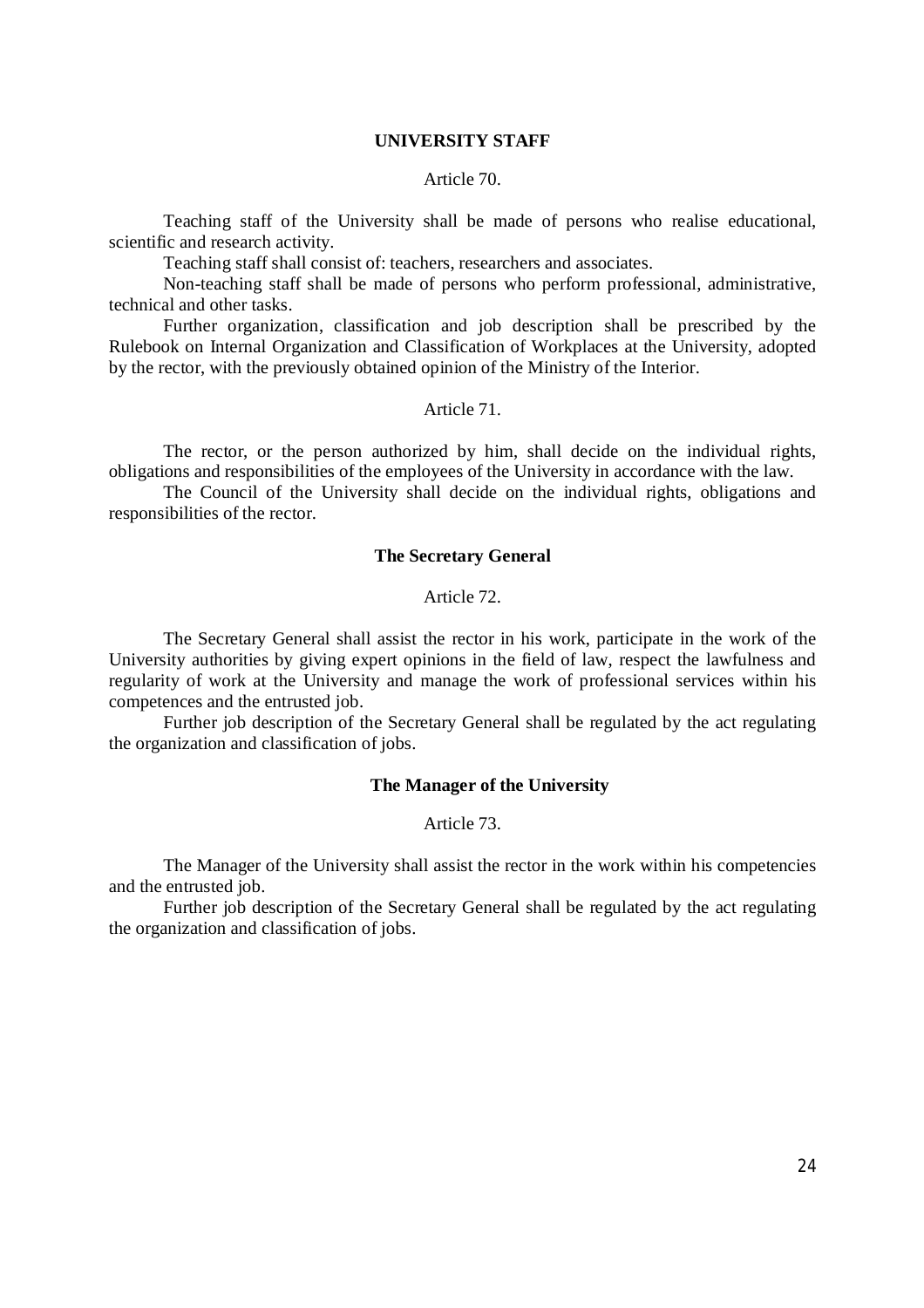### **The Titles of the Teaching Staff**

### Article 74.

The titles of the University teaching staff shall be: lecturer, senior lecturer, professor of vocational studies, assistant professor, associate professor and full professor.

The teachers in the title of lecturer, senior lecturer or professor of vocational studies shall teach only on vocational studies.

The teachers in the title of assistant professor, associate and full professor shall teach on all types of studies.

Foreign language teachers at the University shall teach foreign languages in all titles.

# **The Title of Associate**

### Article 75.

The titles of associates are: teaching associate, teaching assistant and teaching assistant with doctorate.

For the purposes of realization of curriculums, the University may also hire associates employees, as well.

The manner of selection and the time that the employees are engaged outside the labour relations shall be further regulated by general act.

### **Terms and Conditions for the Conferment of Title of Teaching Staff and Associates**

## Article 76.

A teacher or an associate shall be elected for a narrow scientific field in accordance with effective regulations.

In addition to the statutory requirements for the election of teaching staffs or associates, the conditions for election shall be regulated by the general act of the University, in accordance with the regulations governing this field.

### Article 77.

A person convicted by a final judgment for a criminal offense against sexual freedom, forgery of a document issued by a higher education institution or a receipt of a bribe in the performance of work in a higher education institution cannot obtain the conferment of a teacher or an associate.

If the person referred to in paragraph 1 of this Article has acquired the title of teacher or associate, the Senate shall issue a decision prohibiting the performance of the duties of a teachers or associates.

The employment of a person referred to in paragraph 2 of this Article shall be terminated in accordance with the law.

The appointment of a teacher or associate at the University cannot be acquired by a person who seriously violates the code of professional ethics, which is determined by a final decision in accordance with the general act of the University.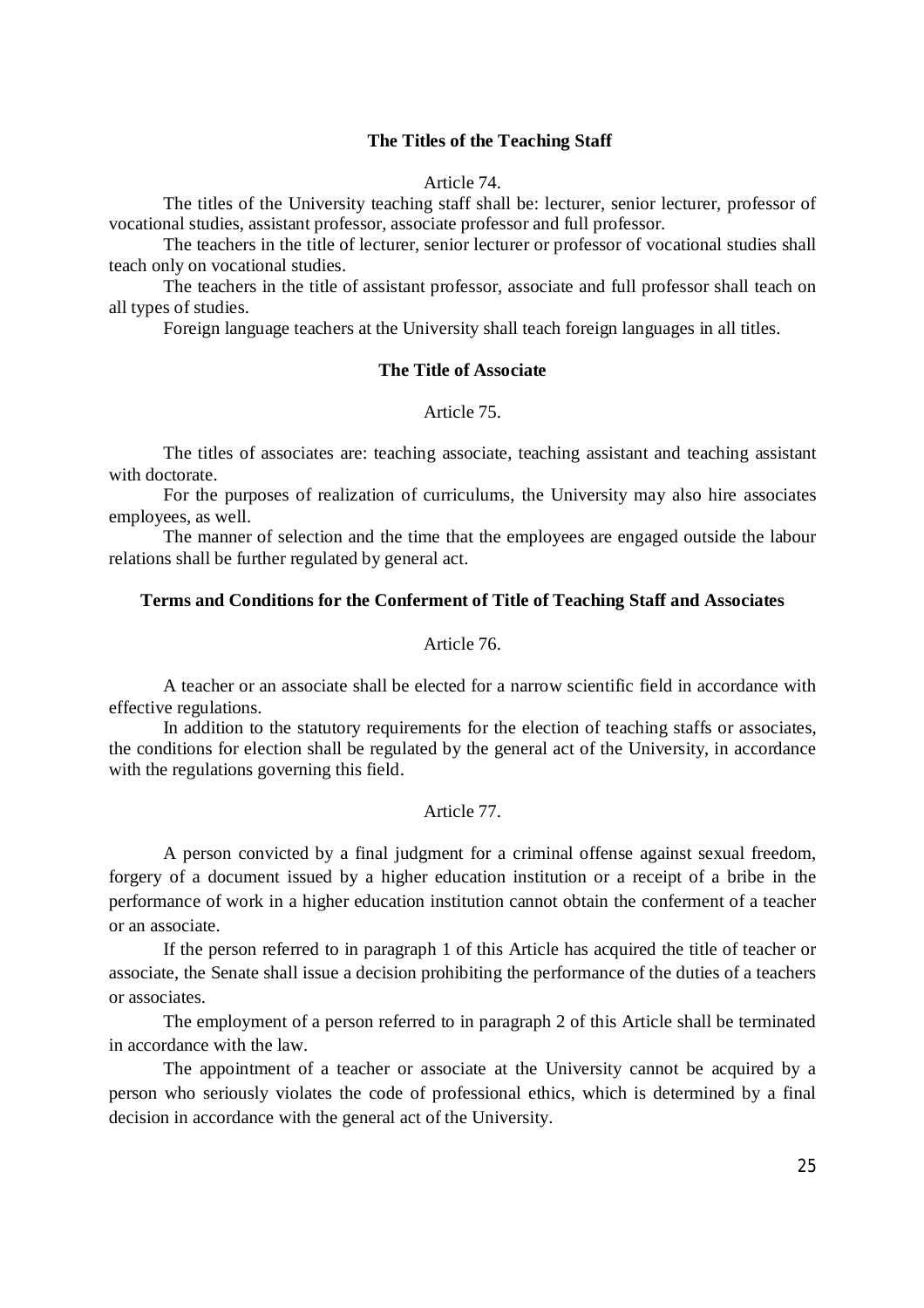If a person who has acquired the title of a teacher, associate or researcher violates the code of professional ethics, the procedure of revoking the title shall be carried out in the manner prescribed by the law or by the general acts of the University.

### **Teachers of Foreign Languages and Skills Teachers**

#### Article 78.

Apart from the person who has acquired the title: lecturer, senior lecturer, professor of vocational studies, assistant professor, associate professor and full professor, foreign languages classes and police skills classes may also be taught by a teacher of a foreign language or a teacher of police skills teacher who has acquired undergraduate higher education and has published professional papers in the appropriate field and ability for teaching.

The decision on the conferment of title to a teacher of a foreign language or a teacher of police skills referred to in paragraph 1 of this Article shall be made by the rector for a period of four years on the proposal of a commission of at least three teachers.

The commission referred to in paragraph 2 of this Article shall be formed by the rector.

## **On-Contract Teacher**

### Article 79.

At the proposal of the competent council of the department, the University may engage an on-contract teacher who has acquired higher education of at least master academic studies and who has the necessary knowledge and skills in the appropriate field and shows the sense of teaching, as part of active teaching (including lectures and practical training) at the first and second level of study, no more than one third of classes per course during the semester.

#### Article 80.

On-contract teacher can be engaged exclusively on professional-applicative courses.

The course directors employed at a higher education institution shall be responsible for ensuring the quality of teaching delivered by the on-contract teachers.

# Article 81.

The method of election and the period of engaging the on-contract teacher shall be further regulated by the general act.

With a person who is engaged as a teacher on call an engagement contract is concluded for a maximum of one school year with the possibility of extension, and payments under this contract shall be realized from the own income of a higher education institution.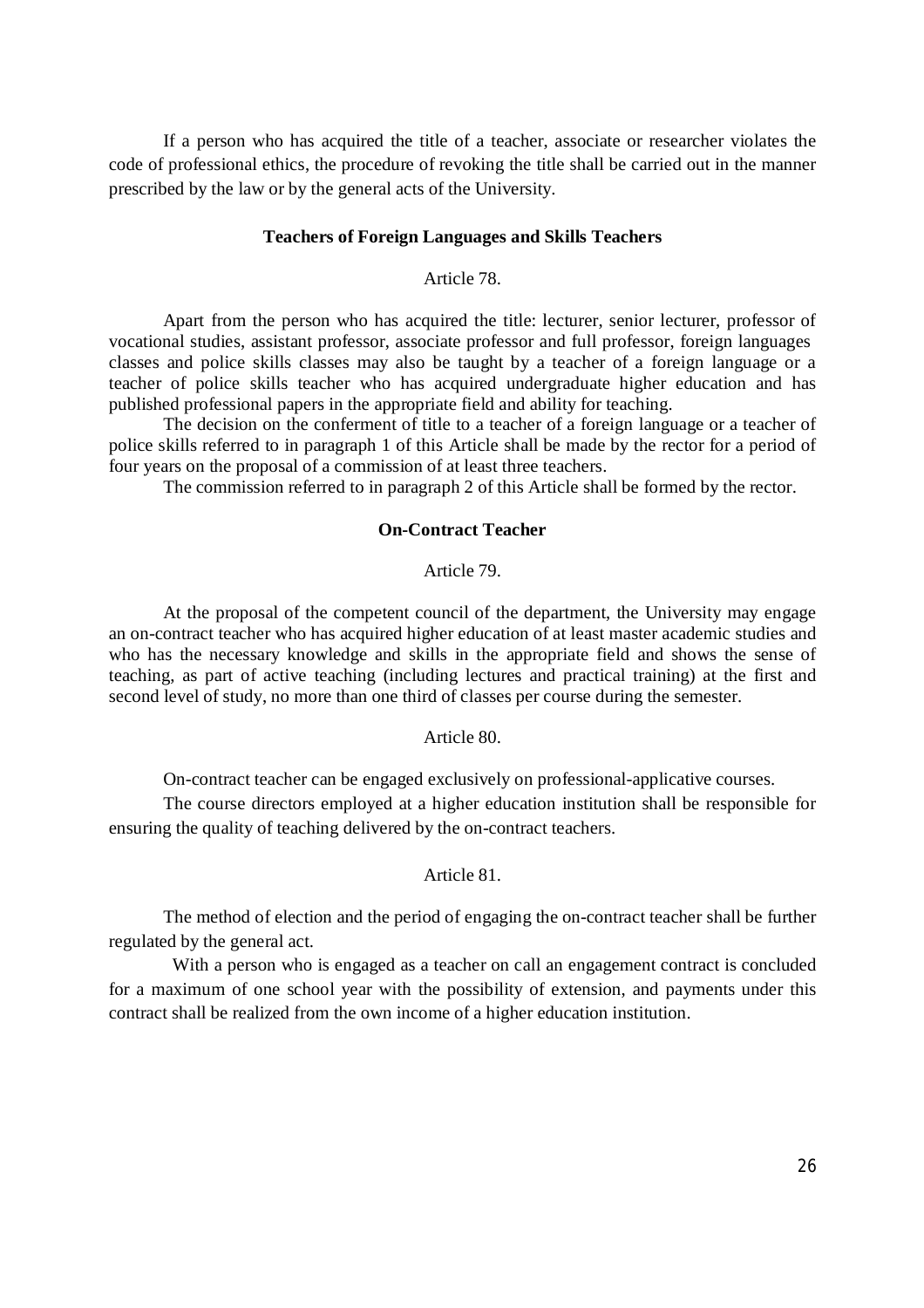## **Associate for Practical Teaching**

### Article 82.

For the purpose of realization of practical lessons, the University may confer title to an on-contract associate a person employed in an institution where a part of practical teaching is realized.

Special conditions for the election of on-contract associates shall be determined by the general act of the University.

### **Professor Emeritus**

Article 83.

The University may grant the title of emeritus professor to a full professor retired in the previous three school years, who has at least 20 years of work experience in higher education and in the field of science, who particularly stands out with his scientific work, who has gained an international reputation and achieved results in providing teaching successors in the area for which he has been elected and who has spent at least seven years in full-time employment in the institution.

The decision on conferring the title of emeritus professor shall be made by the Senate, in the procedure and under the conditions determined by the general act of the University, in accordance with the regulations regulating the conferment of title of a full professor at the university, as established by the National Council for Higher Education.

The total number of emeritus professors at the University cannot be higher than 3% of the total number of teachers in the University, with the Senate seeing to it that this number is uniformly filled over time.

Professor emeritus may participate in all forms of teaching at second and third level academic studies, be a supervisor and member of the commission in the process of drafting and defending doctoral dissertations, be a member of the commission for preparing proposals for the election of teachers of the University and participate in scientific and research work.

The rights and obligations of emeritus professors shall be regulated by a contract on teaching engagement, which is concluded based on the decision of the Senate on the conferment of the title.

## **Researcher**

## Article 84.

A person elected to a scientific title in the manner and in accordance with the procedure prescribed by the law regulating scientific and research activity, can participate in the execution of all forms of teaching at the master and doctoral academic studies, be a supervisor and member of the commissions in the process of drafting and defending the final master thesis and doctoral dissertations,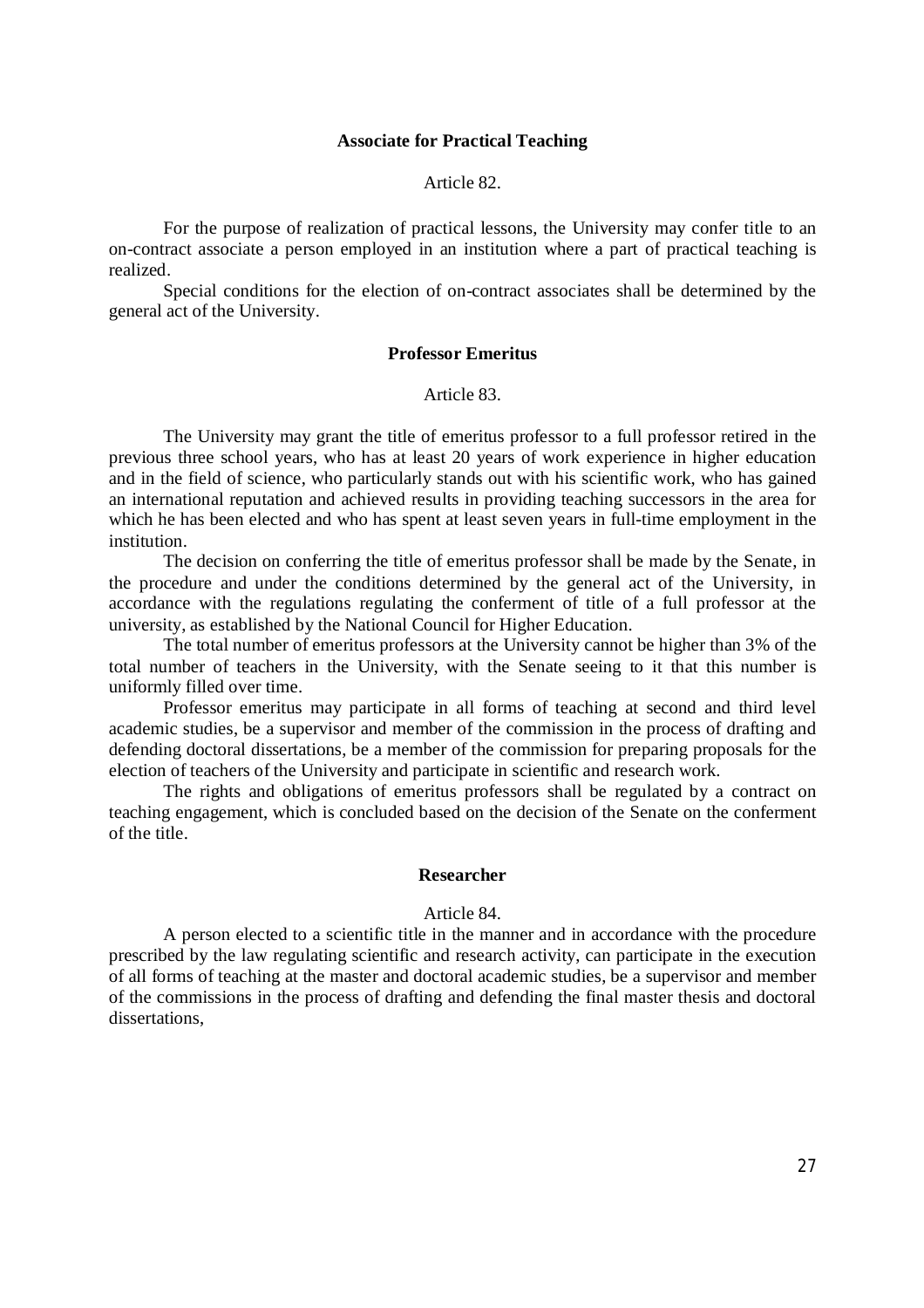be a member of the commission for preparing proposals for the election of teaching staff and associates of the University and to participate in scientific research work.

### Article 85.

If a person with the scientific title conferred is not in labour relations at the University and not appointed to the position of researcher, a contract for teaching engagement shall be concluded with him.

Further conditions for the engagement of persons elected to the scientific title shall be regulated by the general act of the University.

### **Teacher from another Higher Education Institution and a Teacher on Call**

### Article 86.

In situations where in order to provide uninterrupted teaching, the rector may, without prior announcement of a call for electing a teacher, conclude a teaching contract for a school year with a teacher from another accredited higher education institution (or institute) who has acquired a teaching or scientific title for the relevant scientific field.

Before concluding the contract from the previous paragraph, it is necessary to obtain the consent of the institution where the engaged teacher is employed.

### Article 87.

The university may hire a prominent scientist or expert to give a certain number of lectures per semester as a teacher on call.

The proposal for engagement shall be made by an appropriate council of the department, and the rights and obligations of the teachers by invitation shall be regulated by an engagement contract for the giving a part of lectures.

### **Working on other Higher Education Institutions**

## Article 88.

In order to prevent conflict of interest and maintaining the quality of teaching, a teacher or associate of the University may conclude a contract engaging in work at another higher education institution in the country or abroad only with the prior consent of the Senate.

The conclusion of a contract for work engagement at another higher education institution without the prior approval of the Senate shall constitute a violation of the working discipline.

The conditions and procedure for granting consent for the work of teachers or associates at another higher education institution shall be regulated by the general act of the University.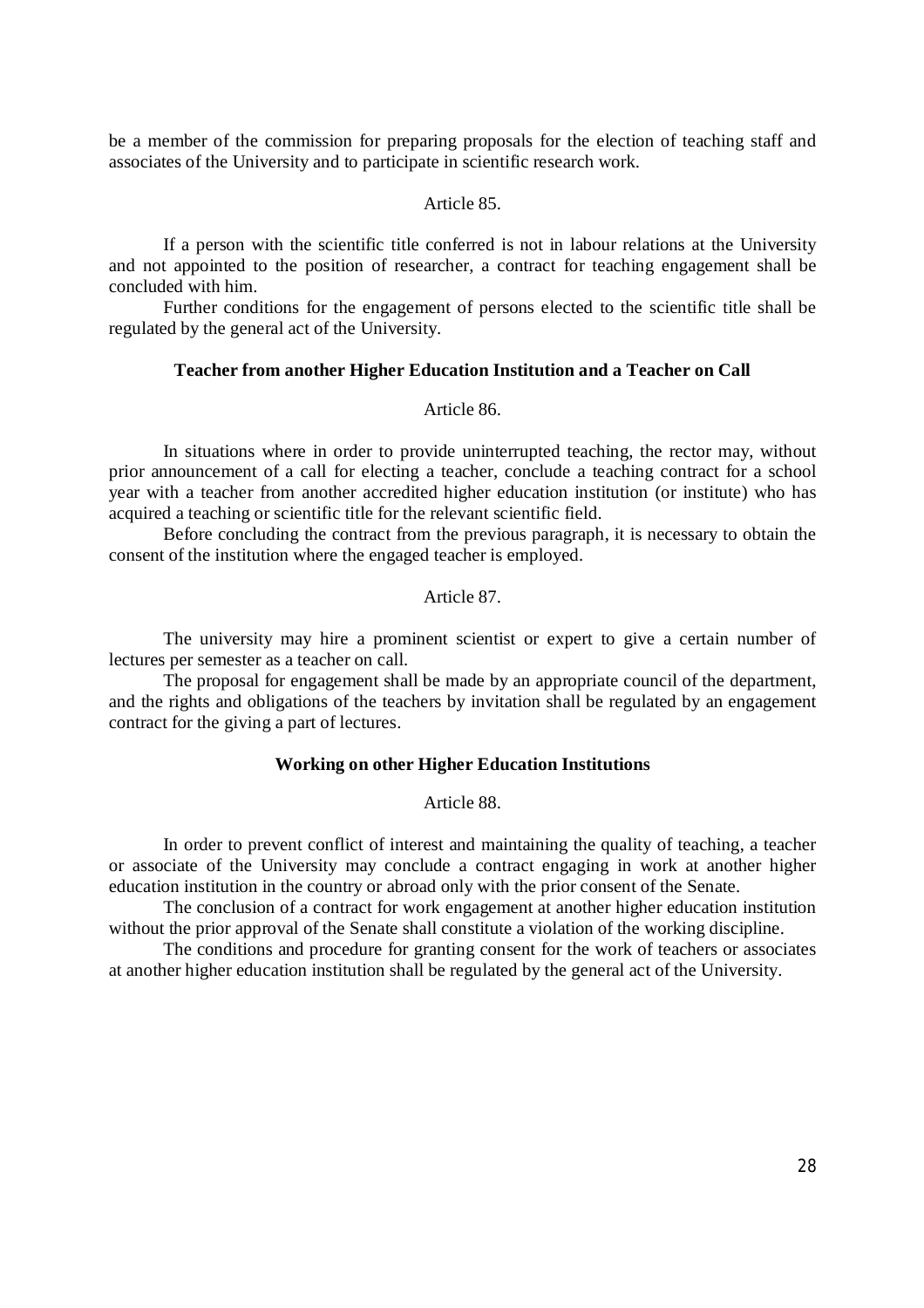## **Paid Leave**

## Article 89.

After having worked for five years at the University, a teacher can be granted paid leave of up to one academic year for scientific or professional training.

The teacher should submit to the Senate a reasoned request for granting the paid leave, with complete documentation regarding scientific or professional training.

The Senate shall consider the submitted request and, if it finds it justified will propose to the Council to grant the request. Otherwise the Senate shall make a decision on rejecting the teacher's request.

The final decision on granting the paid leave referred to in paragraph 1 of the Article herein shall be passed by the Council, upon the proposal of the Senate or upon a complaint by a teacher whose request has been rejected by the Senate.

## **Termination of Labour Relations of a Teacher**

Article 90.

A teacher's employment at the end of a school year and who has turned 65 and has gained at least 15 years of professional service shall be terminated.

## Article 91.

If there is a need for continuation of work, a teacher who has fulfilled the requirements of the previous article in the title of a full professor can have his employment contract extended for a definite period of time up to two years, with the possibility of additional extension, by the end of the school year in which he is 70 years old the longest.

## Article 92.

A teacher whose employment would terminate due to the fulfillment of the conditions for retirement, at the end of the school year in which he turned 65 years of age and at least 15 years of service, could have their labour relations extended, provided that:

1. he has at least 20 years of working experience in higher education;

2. after acquiring the title of a full professor he has achieved results in scientific work and in the development of teaching-scientific support that are necessary for the election of a full professor;

3. he has been employed at the University for at least 10 years and

4. the University does not have a sufficient number of teaching staff for uninterrupted and quality performance of all forms of teaching.

### Article 93.

The decision to initiate the procedure for extending the employment relationship shall be made by the rector.

In case the decision on the extension of employment of a person elected is to be made for the rector, the decision referred to in paragraph 1 of the Article herein shall be made by the president of the Council.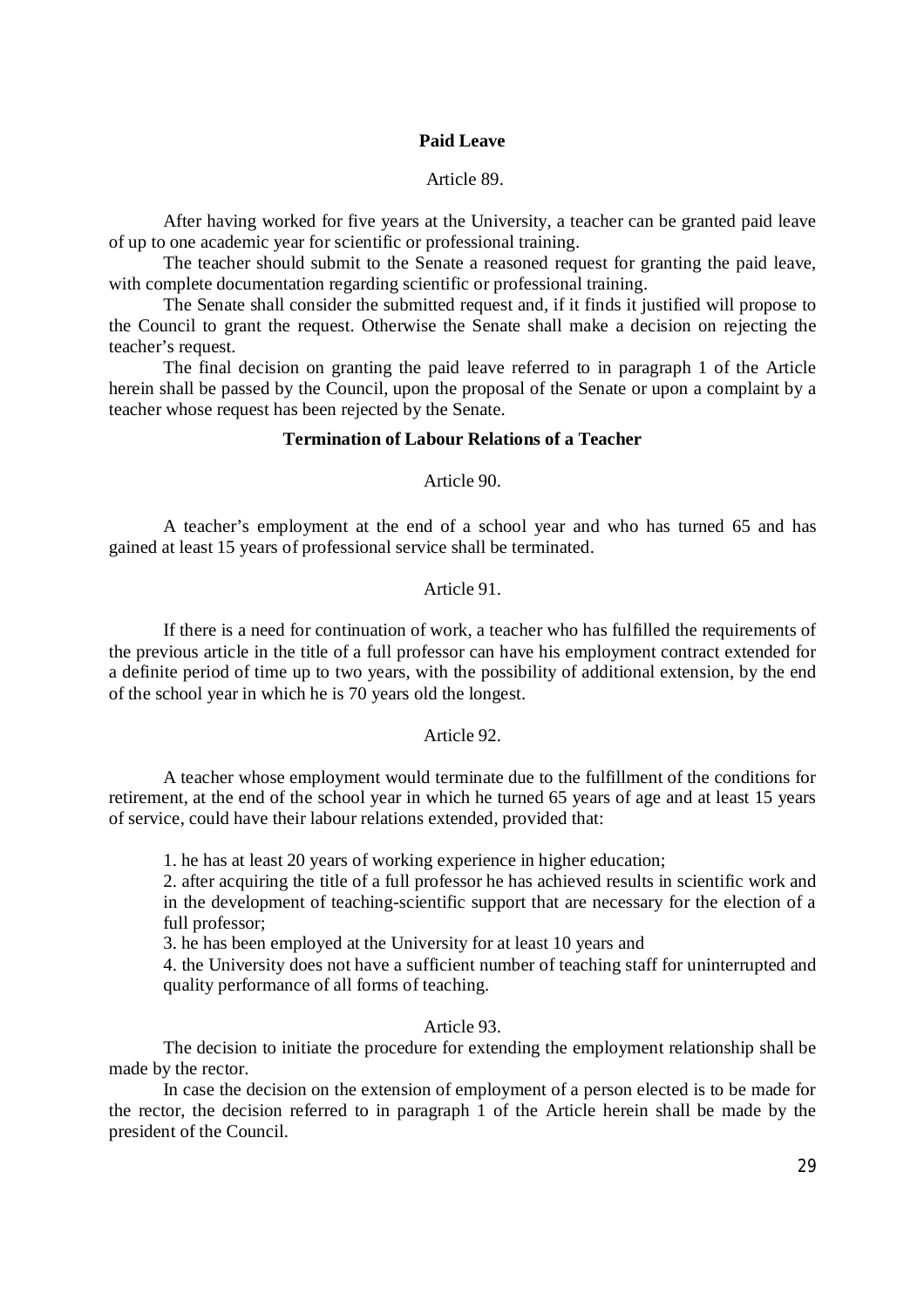The forming and operation of the Commission for assessing the fulfillment of the conditions referred to in Article 92 of this Statute shall be conducted analogously with the rules provided for in the general act regulating the procedure for the selection of teaching staff and associates at the University.

Article 94.

A teacher whose labour relations were terminated due to retirement shall keep the title he had at the time of retirement.

The teacher from the previous paragraph may keep the undertaken obligations at master academic and doctoral studies as a supervisor or member of the commission in the process of drafting and defending the final theses, or dissertations in those studies, for a maximum of two more academic years after retirement.

Based on the decision of the Senate, a teacher whose labour relations were terminated due to retirement can perform all forms of teaching at master academic and doctoral studies and be a member of the commission in the process of elaboration and defence of final works, or dissertations on these studies, for a maximum of two more academic years after retirement.

A teacher whose labour relations terminated due to retirement may be a member of the commission for the preparation of proposals for the election of teachers and associates of the University.

## **STUDIES AND CURRICULUMS**

### **The Language of Studies**

Article 95.

The University shall organize and carry out studies in the Serbian language.

The university may organize exams and conduct studies or individual parts of the studies, as well as organize the preparation and defence of final, master thesis or specialist thesis and doctoral dissertation, i.e., to realize a curriculum in the language of a national minority and in a foreign language, if such program is accredited as a special curriculum, in accordance with the Statute.

## **The Curriculum**

### Article 96.

The curriculum is a set of compulsory and elective study areas, or subjects, with framework content. On mastering the curriculum, a student acquires the necessary knowledge and skills and the right to acquire a diploma for an appropriate degree and type of study.

## Article 97.

The curriculum shall be used to determine:

1. title and objectives of the curriculum, types of studies and outcomes of the learning process;

- 2. professional, academic and scientific title;
- 3. conditions for enrollment in the curriculum;
- 4. list of compulsory and elective study areas, or courses, with a framework content;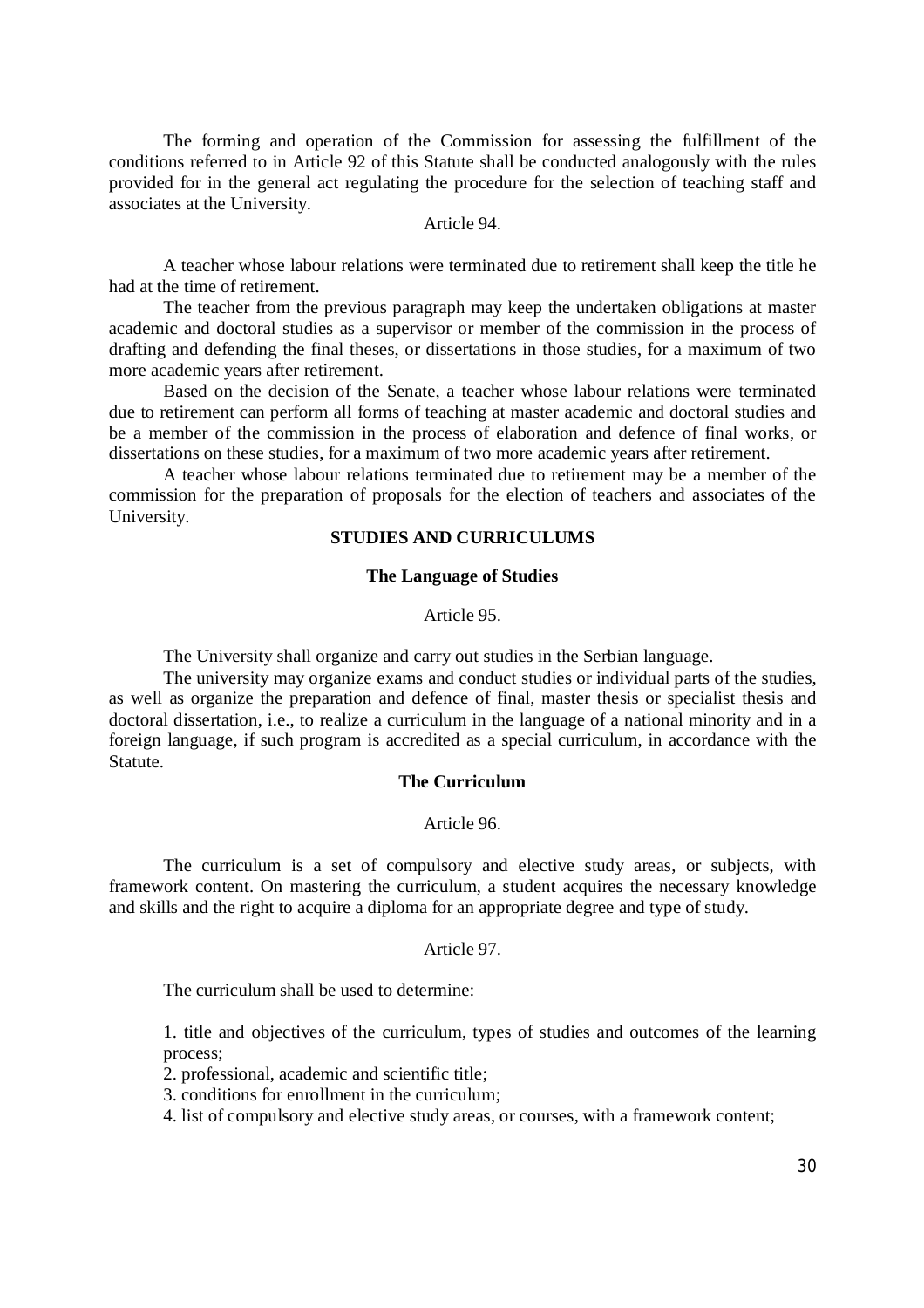5. the method of conducting the studies and the time required for executing certain forms of studies;

6. the score of each subject presented in accordance with the European Credit Transfer and Accumulation System and the final value of the final thesis on undergraduate, specialist and master studies, or the a doctoral dissertation, expressed in ECTS points;

7. conditions for enrollment in certain courses or groups of courses;

8. the method of selecting subjects from other curriculums and the conditions for switching from other curriculum within the same or related fields of study;

9. other issues of importance for the implementation of the curriculum.

# Article 98.

Curriculums are realized in one of the following educational and scientific fields: humanities, natural sciences, technical-technological sciences, as well as IMT.

### Article 99.

Each curriculum course shall be expressed in of ECTS.

A total of 60 ECTS shall correspond to an average total student engagement within a 40 hour working week in a school year.

The total engagement of students shall consist of active teaching (lectures, practical training, seminars, practical and special forms of teaching), independent work, mid-term exams, exams, student practice, drafting final thesis, volunteer work in the local community and other forms of engagement.

Student engagement in the total number of hours of active teaching cannot be less than 600 hours during the school year.

The number of points to which the final thesis is expressed shall enter the total number of points required for completing the studies.

### Article 100.

Academic curriculums shall be implemented on academic studies, which train students to develop and apply scientific and professional achievements.

A vocational curriculum shall be implemented on vocational studies, which trains students to apply and develop the professional knowledge and skills necessary for inclusion in the work process.

Article 101.

In the process of determining curriculums, the University shall acquire the opinion of the Ministry.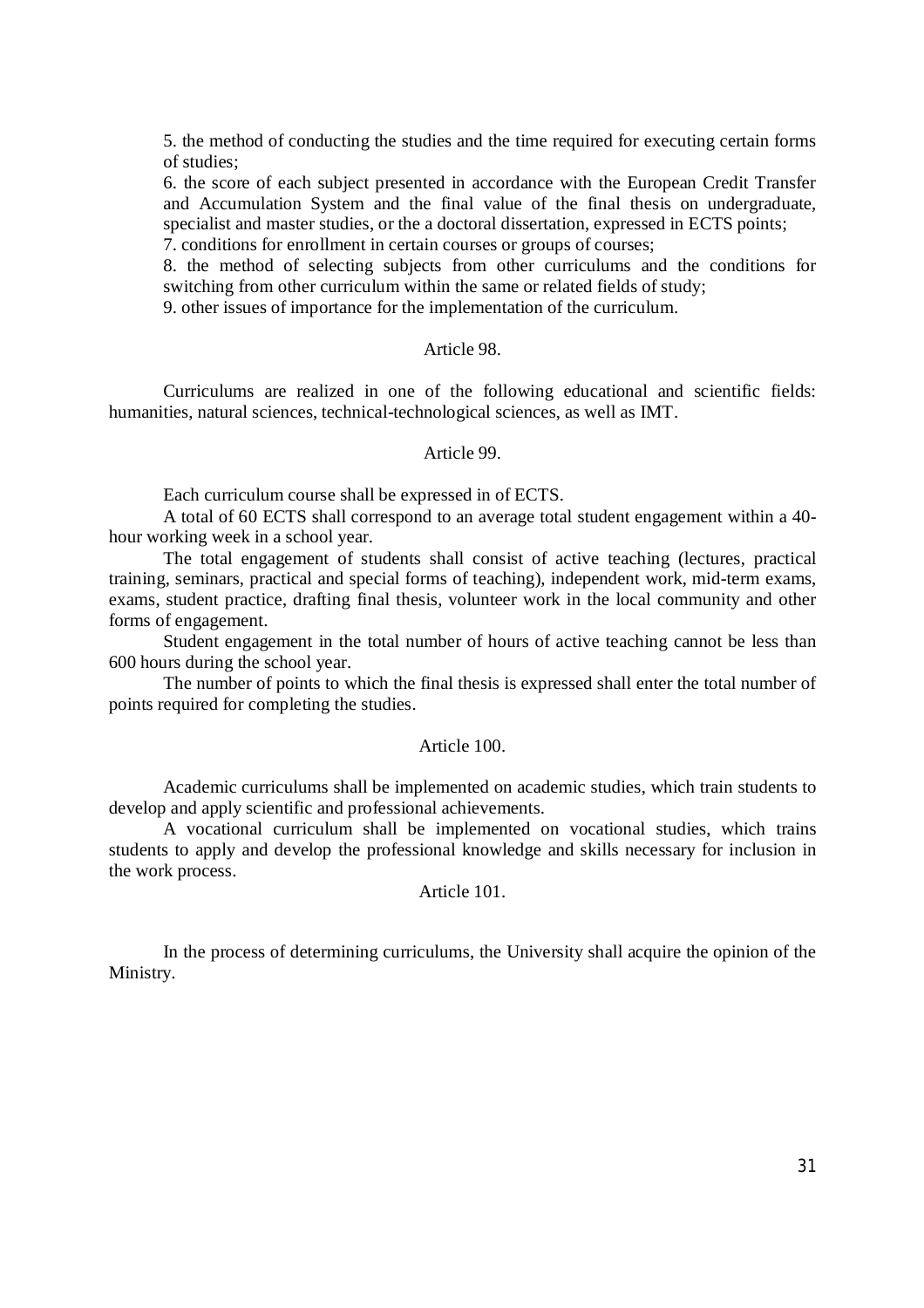## Article 102.

Academic studies of the University can be organized and realized as follows:

- 1. first degree studies:
	- undergraduate academic studies shall last four years and bear 240 ECTS;
- 2. second degree studies:
	- master academic studies shall last one year and bear 60 ECTS,
- specialist academic studies shall last one year and bear 60 ECTS (having previously completed master academic studies);
- 3. third degree studies:

- PhD studies shall last three years and bear 180 ECTS with having previously acquired the scope of 300 ECTS at undergraduate academic and master academic studies.

Vocational studies of the University can be organized and realized as follows:

- 1. first degree studies:
	- ˗ undergraduate vocational studies shall last three years and bear 180 ECTS,
	- specialist vocational studies shall last one year and bear 60 ECTS;
- 2. second degree studies:

- master vocational studies shall last two years and bear 120 ECTS with having previously acquired the scope of 180 ECTS on first degree studies.

# **Work-Study Program**

Article 103.

The university can organize work-study programs for students who are employed in state administration bodies in charge of internal affairs, national security or defence affairs, as well as in other state bodies.

Further conditions and ways of organizing curriculums shall be regulated by the general act of the University.

# **Distance Learning**

Article 104.

The university may organize a curriculum for distance learning, in accordance with the work permit.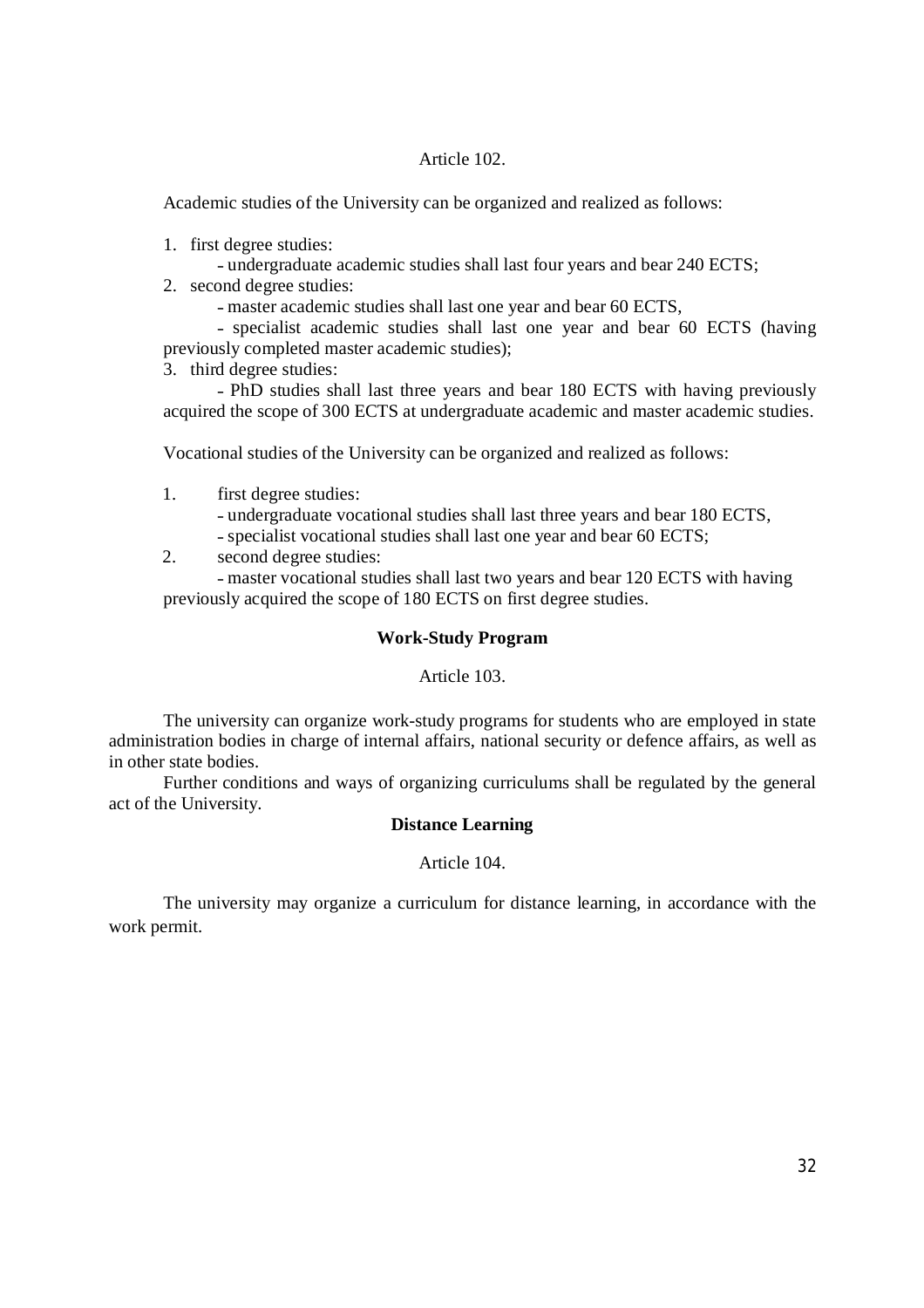Further conditions and methods of realization of the distance learning curriculum shall be regulated by the general act of the University, in accordance with the law.

# **Short Course of Study**

Article 105.

For the purpose of vocational training of persons with acquired higher education for inclusion in the work process, the University may organize a short course of study with a clearly defined structure, purpose and learning outcomes, and for which a certificate of completion and acquired competencies is issued.

A short course of study can be conducted in the range of 30 to 60 ECTS.

Further conditions and ways of organizing the short course of study shall be regulated by the general act.

# **STUDY REGIME AND STUDENTS**

## **Exam Periods**

## Article 106.

The University shall organize and perform studies during the school year, which shall begin as a rule on October 1, and last 12 calendar months.

The school year shall be divided into two semesters: winter and summer.

The University shall organize 6 regular exam periods and 2 exam periods for final year students.

Regular exam periods shall be:

- 1. in January, from 16 to 25, Jan;
- 2. in February, from 5 to 14, Feb;
- 3. in April, from 25 March till 5, April;
- 4. in June, from 1 to 30, June;
- 5. in September, from 1 to 15 Sep;
- 6. in October, from 25 Sept to 5 Oct. The exam periods for final year students shall be:
- 1. in November, from 1 to 10 Nov;
- 2. in December, from 1 to 10 Dec.

### Article 107.

Teaching individual subjects, as a rule, shall be organized during one semester, and in exceptional cases during two semesters, which shall be regulated by the curriculum.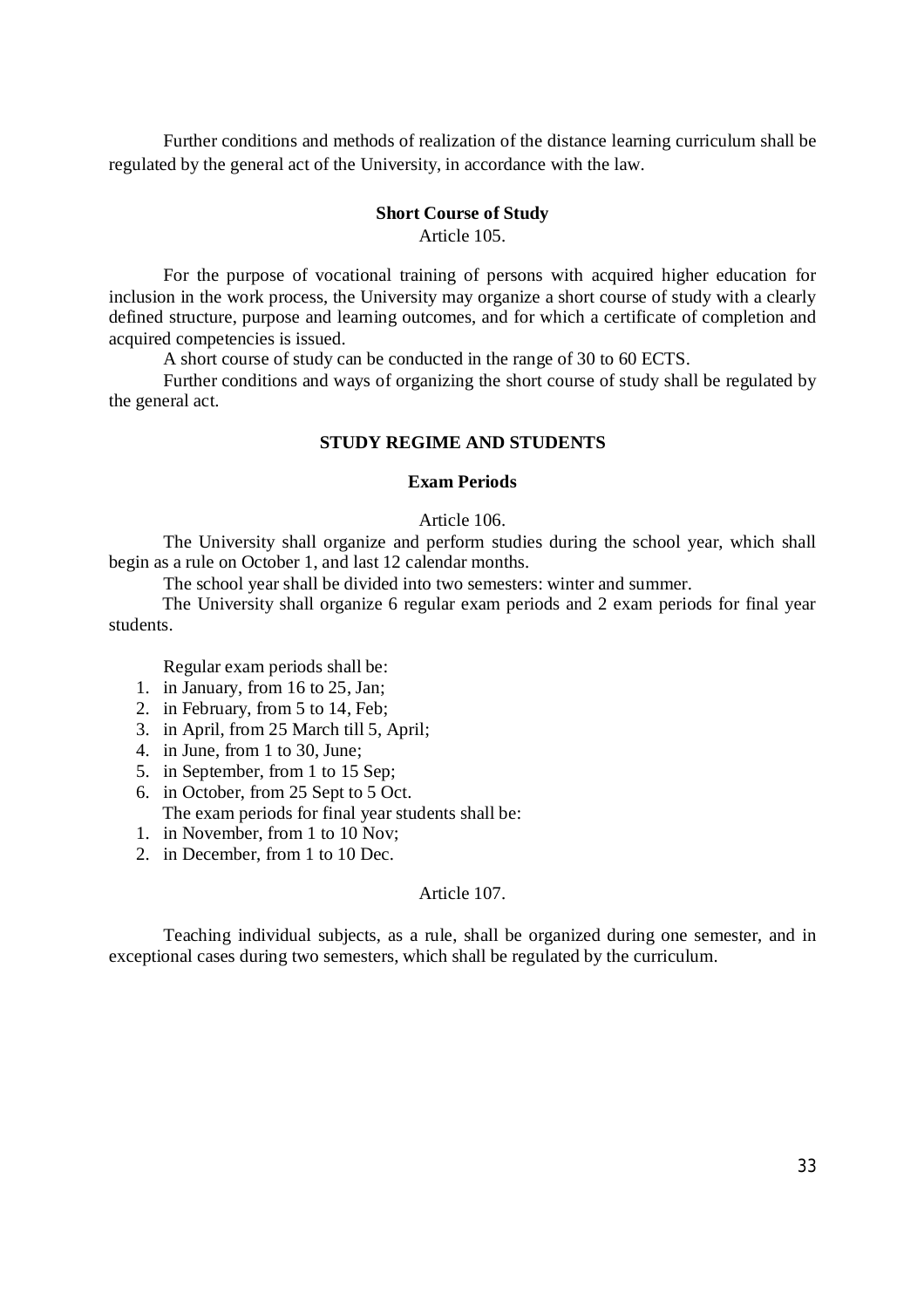## **Number of Students**

### Article 108.

The decision on the number of students financed from the budget for the enrollment on the first year of a curriculum of the University shall be passed by the Government of the Republic of Serbia upon the proposal of the Ministry.

The decision on the number of self-financed students for enrollment on the first year of curriculums of the University shall be made by the Council in accordance with the number of students approved by the act on accreditation of the curriculum and the work permit of the University.

### **Rights and Obligations of the Students**

### Article 109.

The student has rights and obligations established by law, this Statute and other general acts of the University.

The student shall be entitled to:

1. enrollment, quality education and objective assessment;

2. timely and accurate information on all matters related to studies;

3. active participation in decision-making, in accordance with the law, this Statute and other general acts of the University;

4. self-organization and expression of one's own opinion;

5. benefits deriving from student status;

6. equally quality study conditions for all students;

7. on diversity and protection against discrimination;

8. respect for personality, dignity, honour and reputation;

9. elect and be elected to the Student Parliament and other bodies of the University.

The student shall be obliged to:

- 1. fulfills teaching and pre-exam obligations;
- 2. respect the general acts of the University;
- 3. respect the rights of employees and other students;

4. participate in decision-making in accordance with the law.

A student shall be entitled to complain to the rector should the University violate any of the obligations arising out of the rights of students referred to in paragraph 2, 1-3 of the Article herein.

The deadline for lodging a complaint shall be eight days from the date of the knowledge that some of the obligations of the University have been violated and the complaint can be lodged no later than one year after the alleged violation of the obligation occurred.

### Article 110.

The University's general acts on enrollment and studies of different levels shall regulate the obligations of the University regarding the manner of organization and time of study,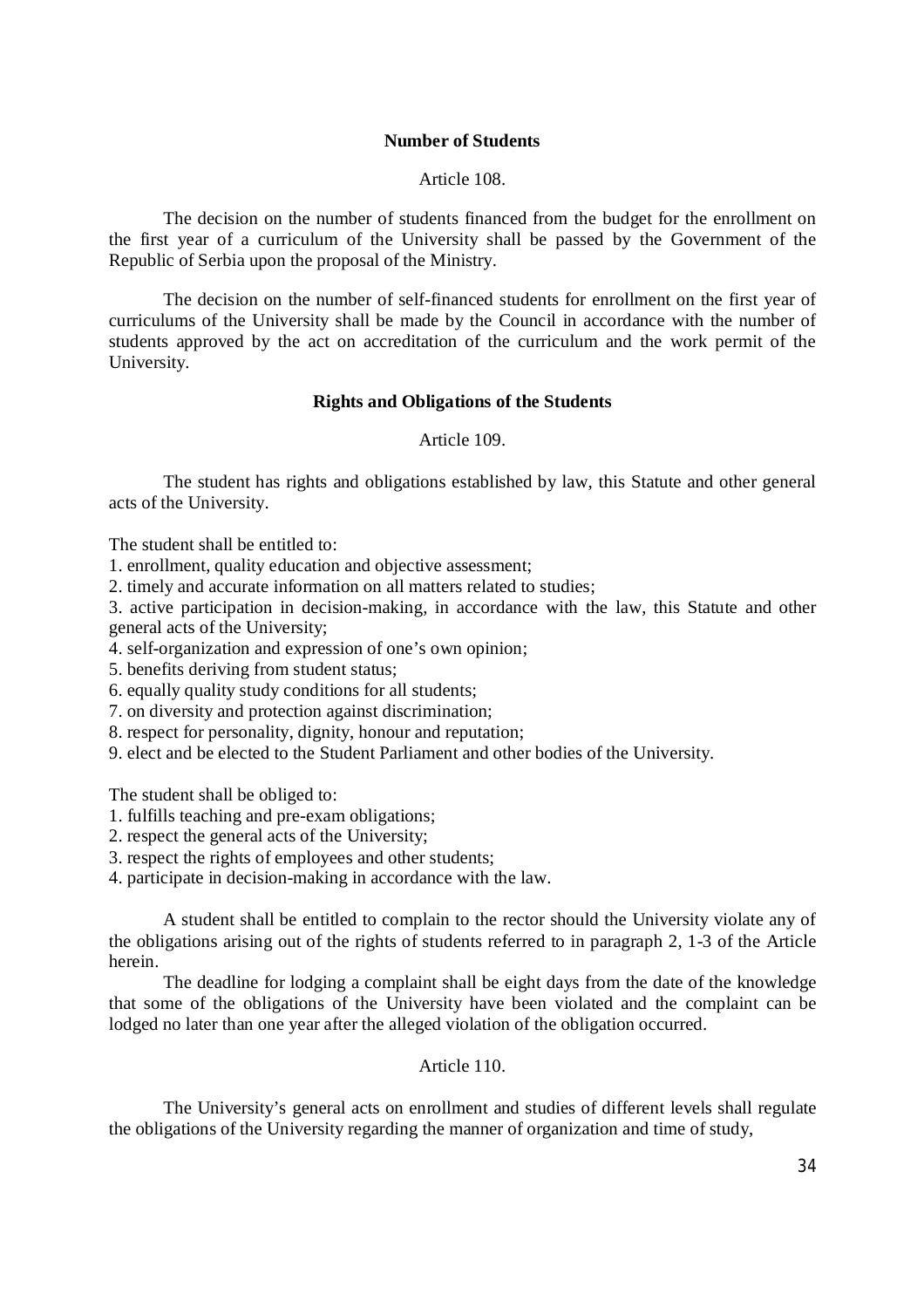the rules for enrollment on studies, the rules on the status of the student and their rights and obligations, as well as other issues of relevance to students.

Disciplinary responsibility of students shall be regulated by the rules on disciplinary responsibility of students.

## **LIFE-LONG LEARNING**

### Article 111.

Within its scope of activities, the University can implement education programs throughout life, outside the curriculums for which it has been granted a work permit.

The programs referred to in paragraph 1 of this Article shall be established by the Senate.

## **SELF-EVALUATION**

### Article 112.

On the proposal of the rector the Senate of the University shall appoint the Commission for the Activities of Monitoring, Securing, Improving and Developing the Quality of Curriculums, Teaching and Working Conditions (hereinafter: the Commission). The Commission shall implement procedures for self-evaluation and evaluation of the quality of curriculums, teaching and working conditions at the University, or the department in its composition.

The Commission shall implement the procedure of self-evaluation and evaluation of the quality of curriculums, teaching and working conditions at intervals of up to three years.

In the process of self-evaluation students' assessment shall also be taken into consideration.

Self-evaluation shall be carried out in the manner and in accordance with the procedure prescribed by the University's rulebook on self-evaluation and assessment of the quality of curriculums, teaching and working conditions, in accordance with the act on standards for selfevaluation and quality assessment of higher education institutions and curriculums.

### **SCIENTIFIC AND RESEARCH WORK**

Article 113.

Scientific research shall be the fundamental right and obligation of teaching staff, researchers and associates of the University.

In accordance with the development of science, as well as in accordance with the needs of the Ministry of the Interior and other interested parties, scientific research at the University shall be realized through basic, applied and developmental research in the field of crime and safety, as well as other scientific and professional areas within the educational-scientific fields of humanities, natural sciences and technical-technological sciences.

The research referred to in paragraph 2 of this Article shall be realized in order to develop educational and scientific activity, and in particular to increase the quality of teaching, scientific improvement, training scientific and teaching successors and introducing students into scientific work.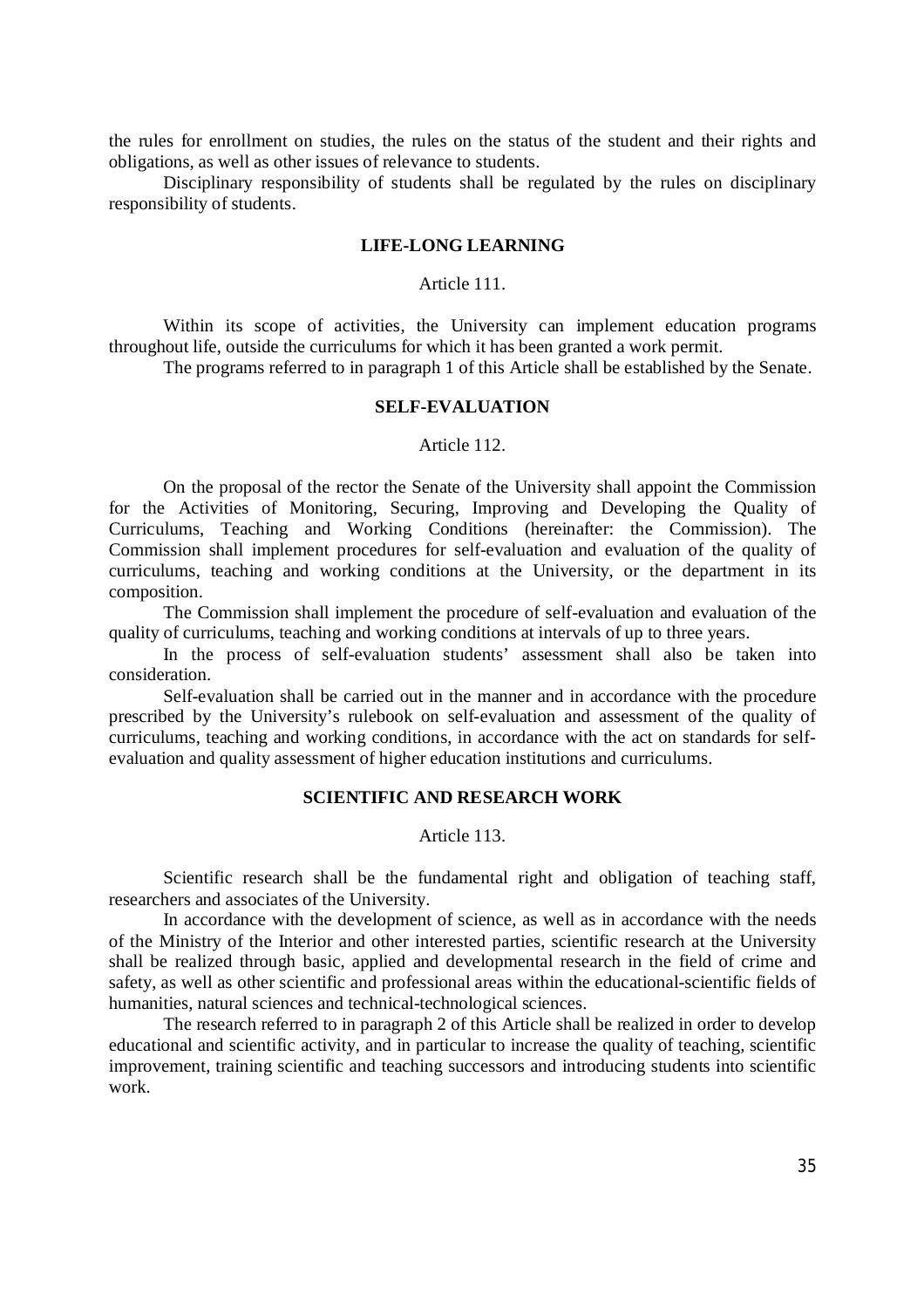The University shall adopt five-year curriculums of scientific research, taking into account the expressed needs of the Ministry of the Interior and with the previously obtained opinion of the Ministry of the Interior.

## Article 114.

The Senate shall adopt a general act regulating the rights and obligations of the head of the scientific research project and subproject, researchers, associates and other persons related to scientific research projects that shall be, in whole or in part, realized at the University.

# **PUBLISHING ACTIVITY**

### Article 115.

For the needs of educational and scientific research activities, and in accordance with the possibilities, the University may, independently or in cooperation with appropriate institutions from the country and abroad, publish basic textbooks, supplementary textbooks, draft notes, monographs, scientific journals, brochures and periodicals and other publications.

The preparation, granting, publishing and use of teaching literature and scientific, professional and other publications at the University shall be determined by a general act adopted by the Senate of the University.

# **FINANCING OF THE UNIVERSITY**

### Article 116.

The University shall acquire funds for carrying out its activities in accordance with the law from the following sources:

- 1. funds provided by the founder;
- 2. tuition fees;
- 3. income from the exams;
- 4. donations, gifts and endowments;
- 5. funds for financing scientific and professional work;

6. projects and contracts related to the realization of teaching, research and consulting services;

- 7. fee for commercial and other services;
- 8. founder's rights and contracts with third parties;
- 9. other sources in accordance with the law.

The University shall manage the funds from paragraph 1 of this Article independently.

## Article 117.

The funds provided by the founder shall be the funds for performing the activities of the University that are provided in the budget of the Republic of Serbia in accordance with the needs of police education, within the means defined by the law on the budget, and used for the following purposes: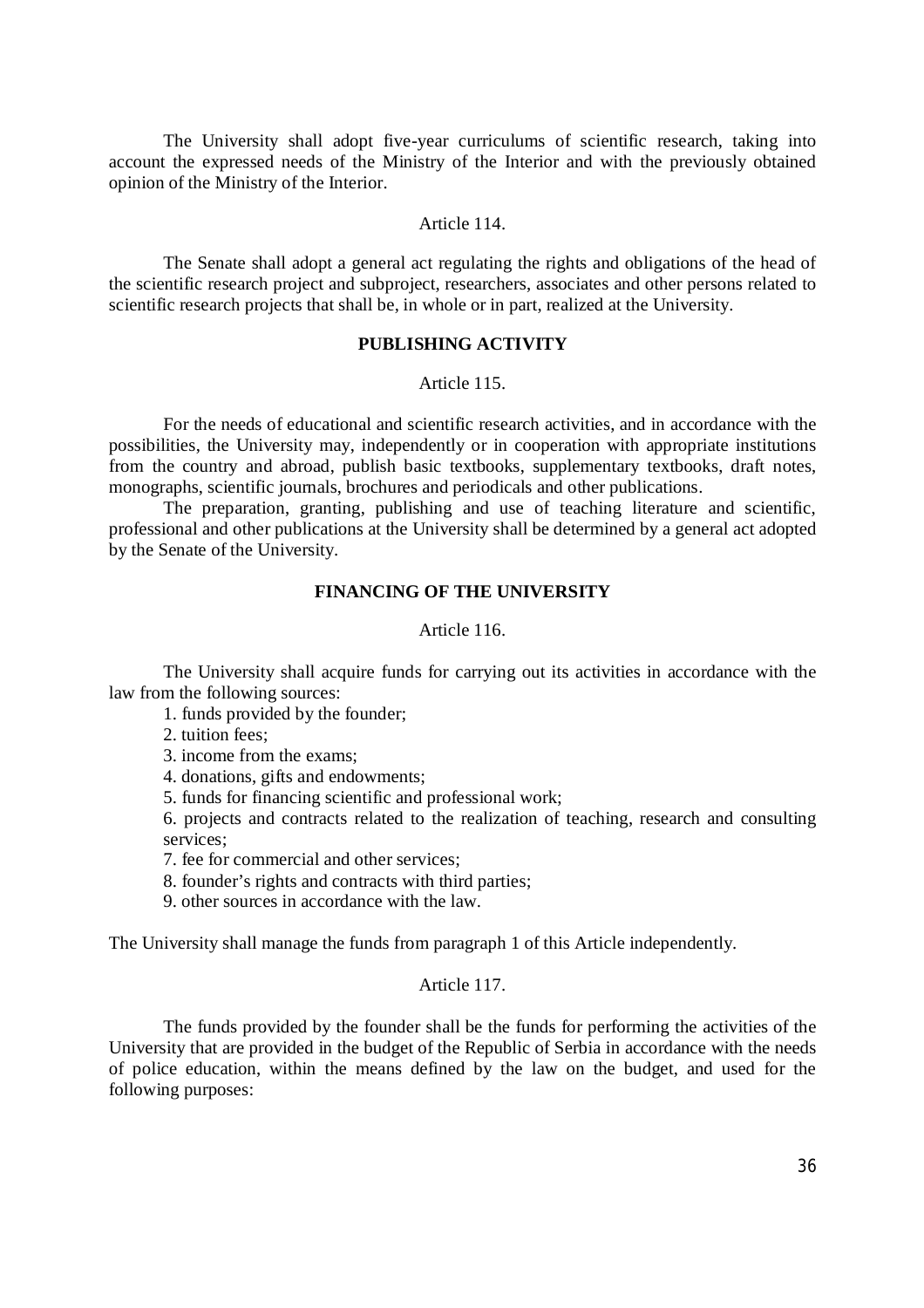1. material costs, current and investment maintenance;

2. salaries of employees in accordance with law and collective agreement;

3. equipment;

4. library fund;

5. carrying out scientific research work in the function of raising the quality of teaching;

- 6. scientific and professional training of employees;
- 7. encouraging the training of teaching and scientific successors;

8. working with gifted students;

9. international co-operation;

10. the work of knowledge and technologies transfer centers;

11. sources of information and information systems;

12. publishing activity;

13. the work of the centers for career guidance and counselling;

14. the work of the student parliament and extra-curricular activities of students;

15. other purposes in accordance with the law.

### Article 118.

The funds that the University earns, except for the funds provided by the founder, shall constitute the University's own income.

Own funds shall be used to improve the work and improve the quality of work.

# **INTERNATIONAL COOPERATION AND MOBILITY**

# Article 119.

The university can realize international cooperation and mobility of employees and students that is of interest to the University as a whole.

In the realization of mobility and the choice of partner institutions, particular attention shall be paid to the specificity of the University of Criminal Investigation and Police Studies, the curriculums, students and special conditions that they have to fulfill, as well as the goals and needs of the founders for which the University was founded.

The realization of international cooperation and mobility shall be further regulated by the general acts of the University.

### **FINAL PROVISIONS**

## Article 120.

In connection with item 10 of the Decision on Founding the University of Criminal Investigation and Police Studies ("Official Gazette of the Republic of Serbia" No. 28/14), until the election of the rector and the prorectors in accordance with the provisions of this Statute, work competences of the rector shall be performed by the dean of the Academy of Criminalistic and Police Studies and the work competences of prorectors shall be performed by the teachers who were assigned the duties by the vice dean of the Academy of Criminalistic and Police Studies, according to the relevant fields of activity of the University.